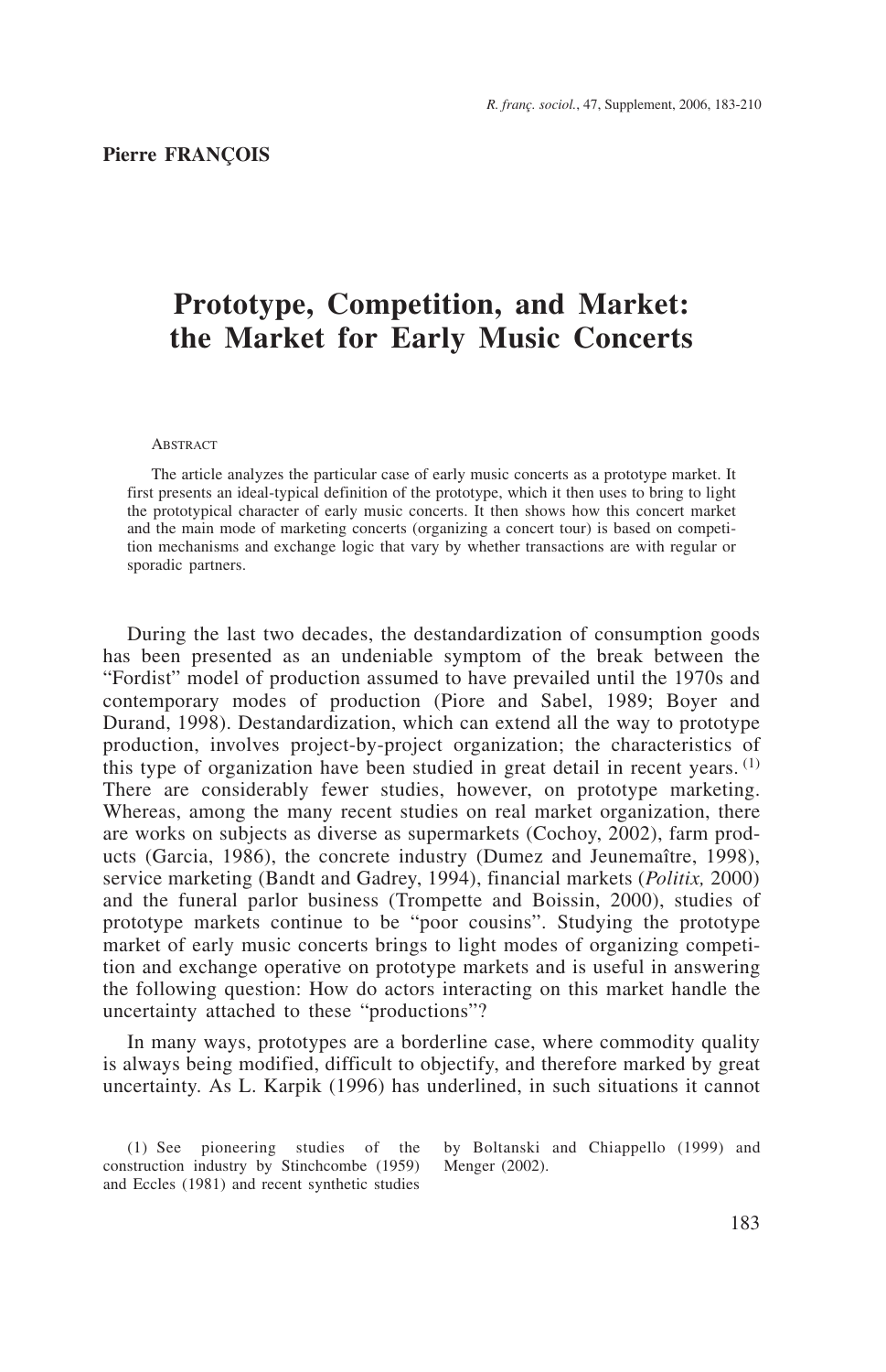be taken for granted that the transaction will actually go through; doing so presupposes making use of arrangements for palliating defects in exchange parties' trust and difficulties in judgment-making. Attention to the mechanisms operative in the marketing of prototypes should not, however, lead to concentrating *exclusively* on the (obviously necessary) study of what modes of competition facilitate coping with uncertainty about product quality; study should also work to elucidate how these mechanisms fit together with the process of commodity price determination. While mode of price determination is central for economists, it is still being neglected by sociologists.  $(2)$  The central focus of this article, then, is the way these two dimensions, uncertainty about quality and mode of price definition, fit together.

For the last approximately 25 years, early music ensembles have been playing works from the past, applying interpretation conventions in effect at the time the music was composed. As we know, the market for early music concerts developed spectacularly in that time. The mode of diffusing early music products involves commercial relations: ensembles prepare a concert and sell it to several concert organizers in France and/or abroad. It is this market that is under study here, rather than the one that develops between organizers and final consumers, *i.e.*, concert-goers. The two markets are based on profoundly heterogeneous business modes: whereas the market between music ensembles and organizers involves a strongly personalized bilateral relation between exchange actors, the market between organizers and the public brings a seller face to face with an indeterminate crowd of potential buyers and therefore involves much more impersonal business modes. The analytic issues for the two markets are thus necessarily distinct, and the research strategy of separating them seems very likely to gain in coherence what it loses in extension. But can the two markets be considered separately? In other words, if they are heterogeneous, are they therefore necessarily not indexed on each other? Concert success (or failure) with audiences has repercussions on negotiations between music ensembles and concert organizers, repercussions mediated by concert organizers who experience those successes or failures, interpret them, and turn back with those experiences and interpretations to the music ensembles. In other words, the two markets are in fact indexed on each other, by concert organizers, who bring to their negotiations with music ensembles a decidedly incomplete but profoundly functional representation of who their audience is. We can therefore take the principle of this mediation for granted and situate ourselves outside the ultimate market struggle between organizers and audience, concentrating instead on the

(2) This observation is made by Musselin and Paradeise (2002), who point out that with the exception of Karpik's studies of lawyers (1989, 1995), questions on price formation have not been much treated in sociology of markets. We can hypothesize that this issue can reasonably be conceived as a set of questions sociologists ask about markets; that is, empirical questions. Before an alternative theory of price formation can be used against economists' models –and after underlining how economists' hypotheses presuppose an extremely particular type of social organization, without which they cannot be validated– it is necessary to identify the ways prices are actually fixed on real markets; only then can regular forms be identified that correspond more closely to what happens in real economic exchange.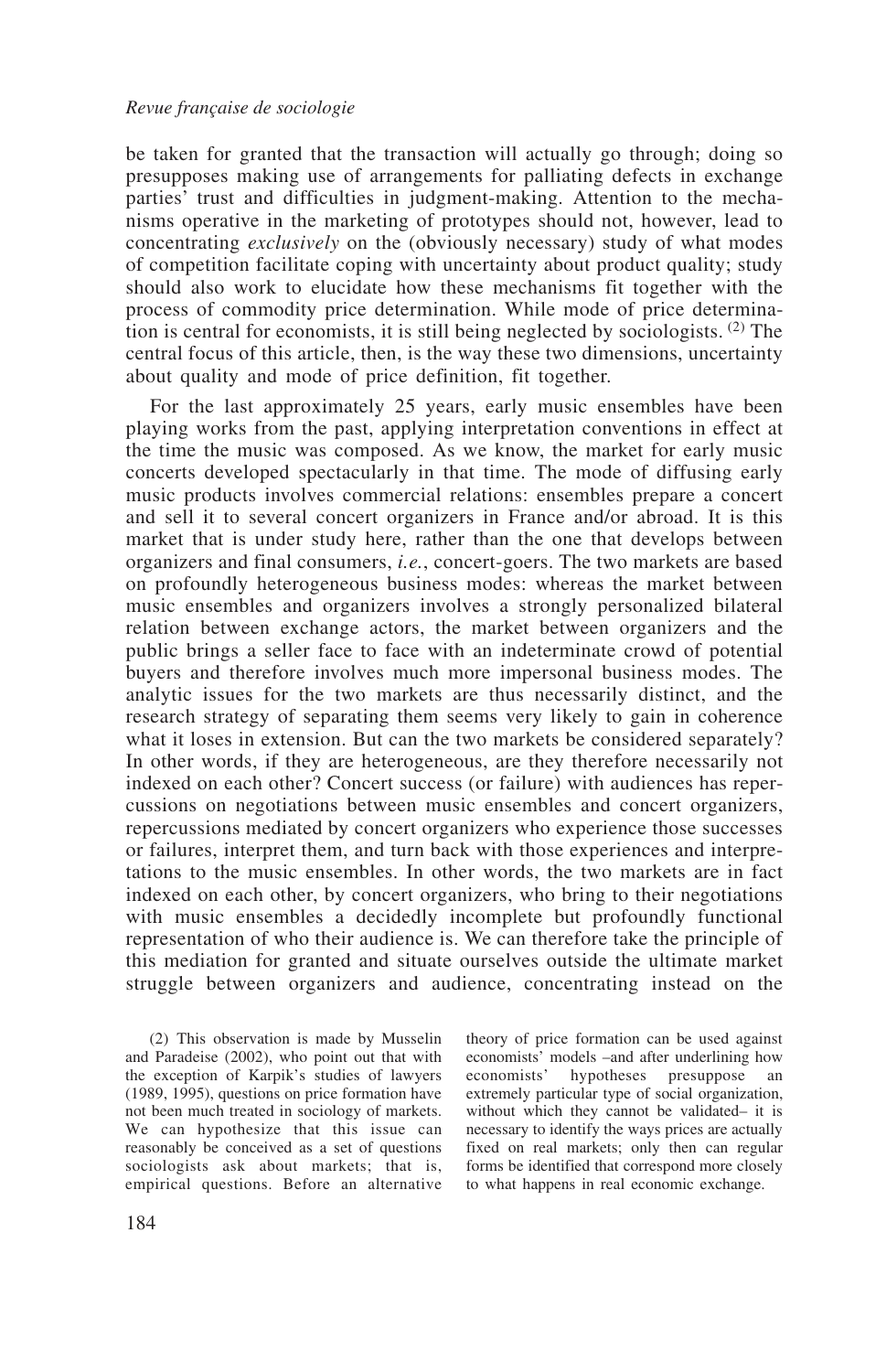market organized first, beforehand, between concert organizers and music ensembles.

To analyze the early music concert market, I will begin by explaining in what way the concerts can be grasped as prototypes, then show that marketing them involves a concert tour economy characterized by heterogeneous types of competition and exchange which will then be brought to light and analyzed.

# **Are early music concerts prototypes?**

Performing arts productions and cultural industries are often assimilated to prototypes (Menger, 1991; Faulkner and Anderson, 1987). The prototypical character of early music productions is particularly pronounced, as may be seen if we conceive of early music concerts in terms of the ideal-type of a prototype. Following the distinction proposed by Callon, Meadel, and Rabeharisoa (2000), can be defined a prototype using two approaches, one static and focused on the characteristics of the *commodity* in question, the other dynamic and directly concerned with the mechanisms for producing *product* characteristics.

## *Early music concert characteristics*

To specify the traits that will enable us to determine whether a commodity is a prototype, we can borrow Lancaster's idea (1975) that commodities can be grasped as a particular combination of multiple characteristics. We can then define the ideal-type of a prototype by combining three specific traits. *First, prototype characteristics vary across all dimensions constitutive of the commodity*: if we move from one commodity to another, the entire set of characteristics changes. *Second, we do not have scales that will allow us to calibrate the commodity precisely with regard to each of its dimensions* (Eymard-Duvernay, 1989): prototypes cannot be made to correspond to each other by being projected onto standards shared by the full set of market actors –in other words, they resist metrology. *Lastly, it is the combination of these different characteristics* –*i.e.*, the configuration that fixes the "bundle" Lancaster speaks of– *that is singular each time* and works to produce profoundly original commodities. Using two particular dimensions of the commodity –ensembles' repertoire and ensemble « workforce » composition– we can show how early music concerts can be conceived as prototypes.

The repertoire for early music ensembles is constantly changing. At the outset of the movement, ensembles that were specialized in early music applied the principle of a return to sources and began to perform a repertoire that had not been played for decades. *Les Arts Florissants* made the sixteenthcentury French and Italian repertoire for small ensembles their specialty while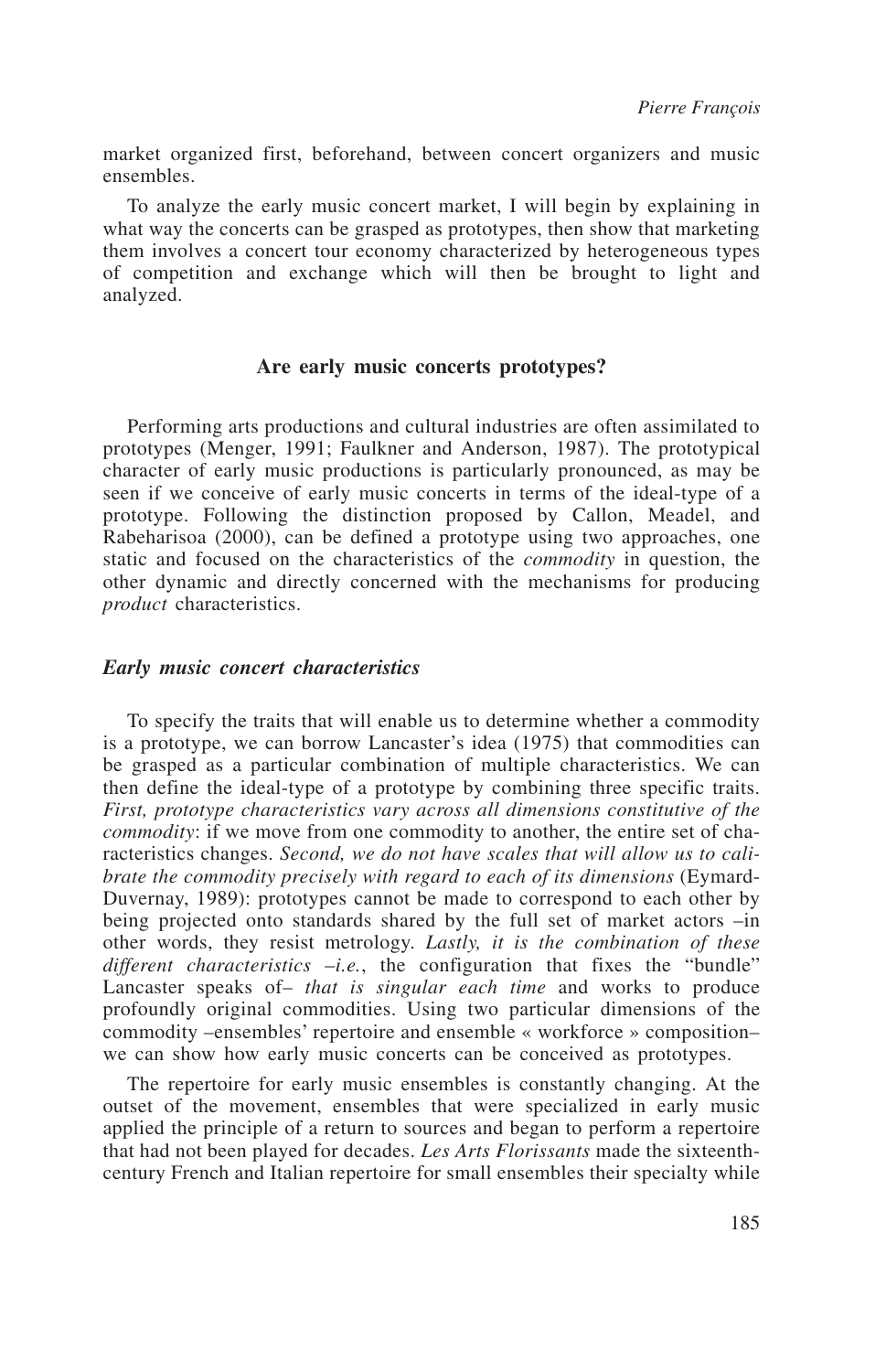G. Lesne, in the "second generation" of *baroqueux*, took on the works of Scarlatti, Galuppi, and Caldera, most of which had for all intents and purposes never been played. In contrast, once groups attained success, they just as systematically began to use diversification strategies: the *Chapelle Royale* became the *Orchestre des Champs-Élysées* by deciding to perform works from the great Romantic repertoire while *Les Arts Florissants*, while continuing to play French music, chose to move into the great classical repertoire, particularly Mozart, recording such pointedly "classical" works as the *Mass in C*, the *Requiem* and operas such as *The Magic Flute* and *The Abduction from the Seraglio*.

Repertoire transformation is also observable at the scale of the movement as a whole, as becomes clear if we analyze distinctions awarded over a twenty-year period by the French press.  $(3)$  What repertoire enable baroque musicians to attain recognition? The following table shows that it is not entirely correct to assimilate "early" and "baroque" music: the composers who received the greatest number of distinctions for early instrument playing do indeed qualify as baroque, but baroque musicians are clearly likely to favor investment in the "first canon". <sup>(4)</sup>

|                                 | 1978-1987 | 1988-1997 | 1978-1997 |
|---------------------------------|-----------|-----------|-----------|
| <b>Medieval and Renaissance</b> | 7.0       | 21.1      | 17.8      |
| <b>Baroque</b>                  | 35.0      | 38.4      | 37.6      |
| <b>First canon</b>              | 49.5      | 25,9      | 31.4      |
| Second canon                    |           | 14.6      |           |

*Proportion of early instrument distinctions awarded for each period* (in percentage)

To propel their already dynamic movement, baroque musicians adopted two fundamental postures. The first was that of the outsider coming to compete with traditional ensembles on their own repertoire turf. Gradually, the return-to-sources principle was recognized with regard to the traditional ensemble repertoire, *i.e.*, post-1800 music. To this must be added the explorer move; *i.e.*, applying the return-to-sources principle to an as-yet unknown repertoire, namely, Medieval and Renaissance music: the proportion of distinctions awarded for this repertoire as played by baroque ensembles tripled over the period. The specificity of the movement is therefore not so

(3) I took into account all distinctions awarded by *Diapason* and *Le Monde de la Musique* from 1978 to 1997. For a complete presentation of results see François (2000, ch. 2).

(4) I chose the coding principle of classifying composer by year of death. "Baroque" composers died between 1600 and 1750, "first canon" composers between 1750 and 1800 (see below), "second canon" composers (end of classical period and Romantic period), after 1800. Composers who died before 1600 are

counted as "Medieval and Renaissance". The "first canon" corresponds, then, to composers of the classical period, including Mozart, but encompasses some "baroque" composers, such as Bach (died 1750) and Handel (died 1758), though they are undeniably "canonical"; *i.e*., recognized as models of perfection and therefore much played even before contemporary baroque musicians took them up. On the notion of musical canon see M. Weber (1989).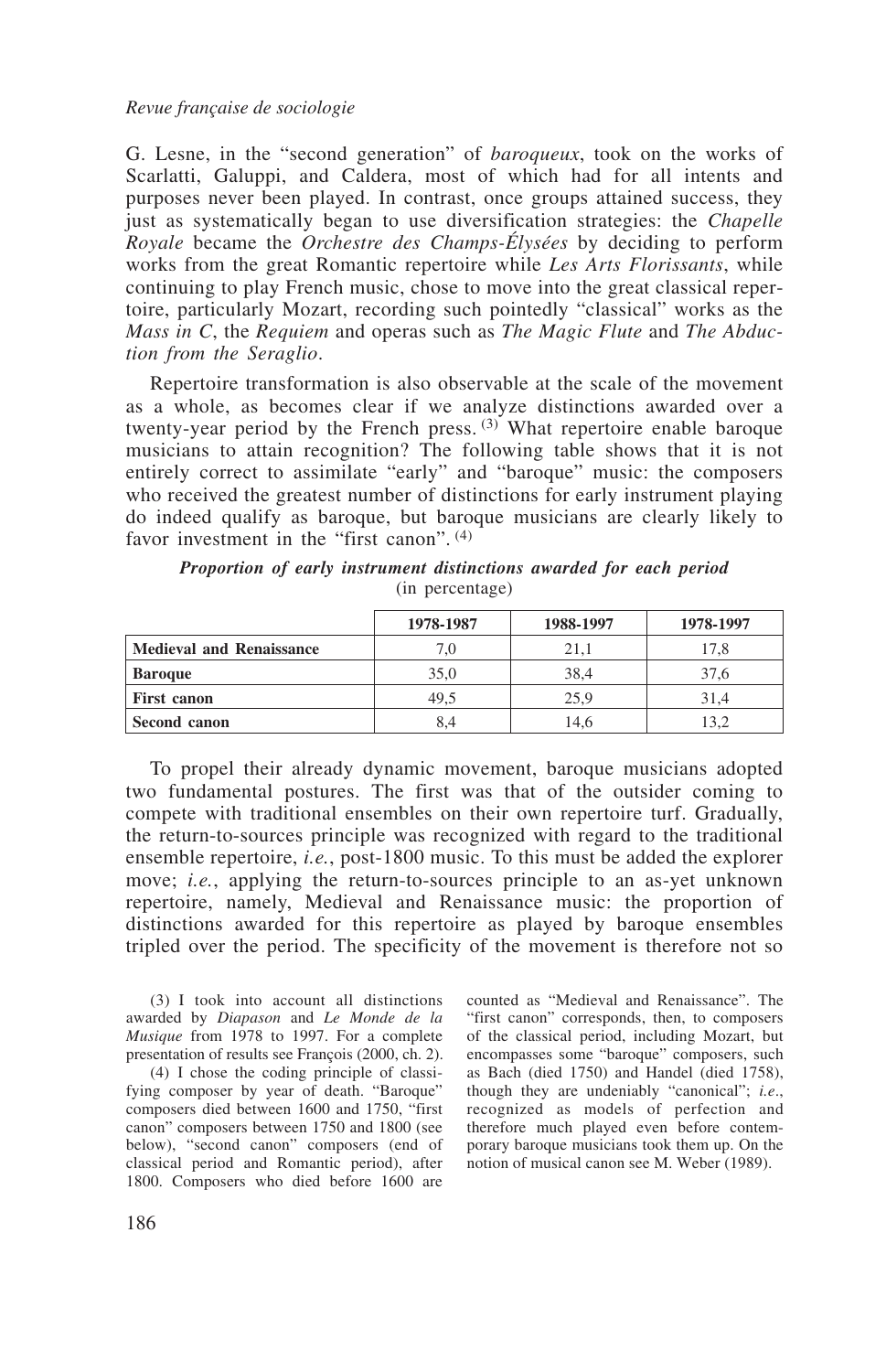much specialization in a given period as repertoire exploration. Consequently the repertoire of early music ensembles is much less stable than that of traditional ones. Moreover, by adopting explorer strategies, baroque ensembles deprived themselves of the touchstones by which audiences and those who supply them get their bearings in serious music productions. The composers were often unknown and the works had not been heard before, so some of the evaluation standards that work to limit uncertainty for traditional ensemble concerts were missing for the baroquers.

The instability of early music production characteristics is also illustrated by ensemble workforce composition. Early music ensembles work exclusively with *intermittent* musicians (without permanent contract). This type of employment allows them to vary production size considerably. Statistical analysis of ten years of *Les Arts Florissants* archives shows that in the course of a single season, production size can vary by a ratio of 1 to 49, with the smallest possible chamber group at one extreme (two musicians) and a *tragédie lyrique* at the other (98 musicians). <sup>(5)</sup> Likewise, distribution of musicians among the different sections (strings, wind, etc.) is much more variable for an early music ensemble than a permanent orchestra. According to one indicator of production structure variation, (6) structure fluctuates a great deal more in *Les Arts Florissants* (variation coefficient close to 1) than in the *Orchestre National* (variation coefficient ranging from 0.18 and 0.2). It is therefore much more difficult to define a "typical number of musicians" for an early music ensemble than a traditional group.

While musician numbers in early music ensembles are more stable than what might be expected in ensembles composed exclusively of *intermittent* musicians (François, 2003), turnover is never negligeable, amounting to between a quarter and a third of musicians every year depending on section. (7) Similarly, between 25 and 50% of section musicians in a given year had never played with the ensemble before and would never play with it again –a much higher turnover than in traditional groups. The relative instability of the workforce in musical collectives is also relevant for soloists. Financial constraints for ensembles are such that they usually cannot hire international stars in any permanent way; they are therefore frequently led to discover new talents, which whom they work for a few years until those soloists' careers take off and they become unaffordable. Once again, we see that

(5) For the purposes of comparison, I consulted the archives for three seasons at the *Orchestre National de France*. Orchestra size varied in one season by 1 to 3.5 (for details see François, 2003).

(6) Indicator calculated as follows: variation in number of players in each section between two productions; sum of variation values for each production; average variation from one production to the next at the end of each season; ratio between average variation in player numbers and average production size.

(7) Musician turnover rate calculated as the ratio between 1) average of a) number of musicians playing for the first time  $+ b$ ) number of musicians definitively leaving the orchestra and 2) total number of players for the instrument section during year studied. Since no pre-1988 or post-1998 data was available, there is obviously a risk of overestimating number of new players at the outset of the period and number of musicians leaving at period end.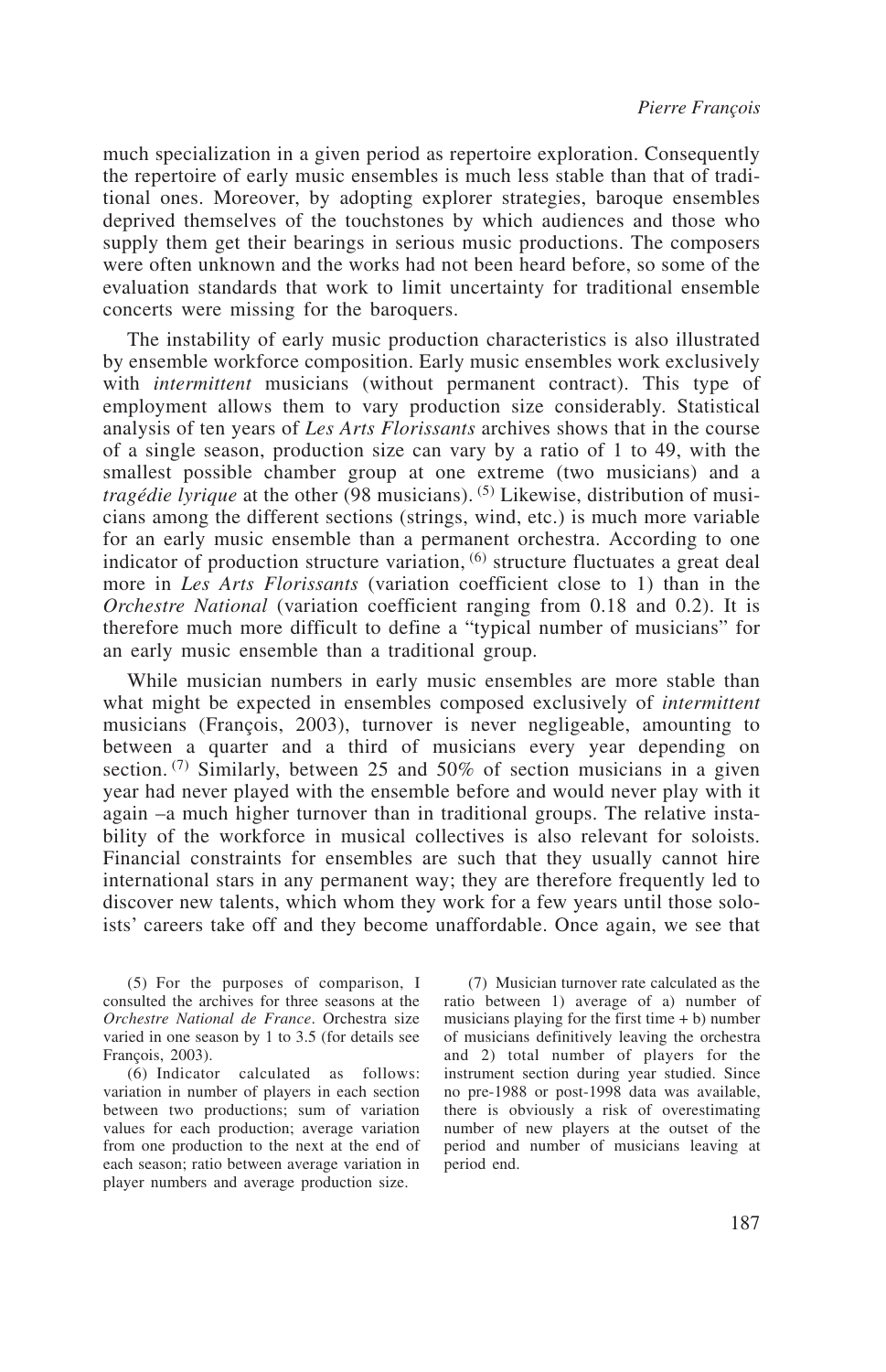#### *Revue française de sociologie*

the indicators that usually work to ensure quality of serious music productions are absent for early music: debuting soloists hired by the ensembles have not yet proven themselves and have no established reputation. Moreover, from one concert to another the need for soloists varies considerably: different numbers of singers are required, and the soloists likely to be cast in this or that role or skilled in this or that style are not necessarily the same from concert to concert. There is also high turnover from one production to the next within the "families" that ensembles develop around themselves, and this too works to singularize productions.

In other words, early music productions come fairly close to the ideal-type of the prototype as defined above in terms of both characteristic variation and uncertainty about evaluation scales. As for the third trait defining a prototype (singular combinations and interaction of characteristics), I would cite here my 2002 article showing how the distinctive sound of each ensemble is to a great extent the result of a chain of complex interactions that occur both long before the production itself (instrument-making, the search for and reconstitution of scores) and during the face-to-face interactions of concert work, which simultaneously involve routines and negotiations. These complex interactions generate a "sound identity" that is both stable and singular (François, 2002). Furthermore, by accentuating variations in musician or repertoire changes and thereby making it impossible to rely on the traditional touchstones for evaluating serious music productions, such interactions accentuate the prototypical character of performing arts products.

The intuition borrowed from Lancaster that commodities can be grasped as a combination of multiple characteristics therefore allows us to give a preliminary characterization of a prototype. The definition is an *ideal-type*: from one ensemble to another, one production to the next, degree of product prototypicalness can also vary considerably. Variation in number of musicians, high for *Les Arts Florissants*, is less pronounced for the *Ensemble Baroque de Limoges*, which concentrates on an orchestra repertoire and usually works with high numbers of musicians. Similarly, the repertoire presented by certain ensembles can stabilize around a few poles which organize the heterogeneity of their productions. This is the case for the *Orchestre des Champs-Élysées*, which since the early 1990s has specialized in the Romantic symphonic repertoire. The traits used in the prototype definition therefore only constitute a *borderline referent*, a standard to which concrete historical situations may be compared and in terms of which they may be analyzed, situations that never entirely validate all characteristics of the pure ideal-type. Moreover, and however useful it may be, this first characterization of the prototype is insufficient and needs be developed further. As F. Cochoy has pointed out (2002), Lancaster's idea has its limitations: by proposing to grasp a commodity as a bundle of characteristics, he suggests that those characteristics are fixed once and for all and can be taken for granted. In fact, in the case at hand, characteristics should be defined and reordered for each production, because the very definition of them cannot be taken for granted. Our characterization of the prototype as *commodity* –*i.e.*, as a particular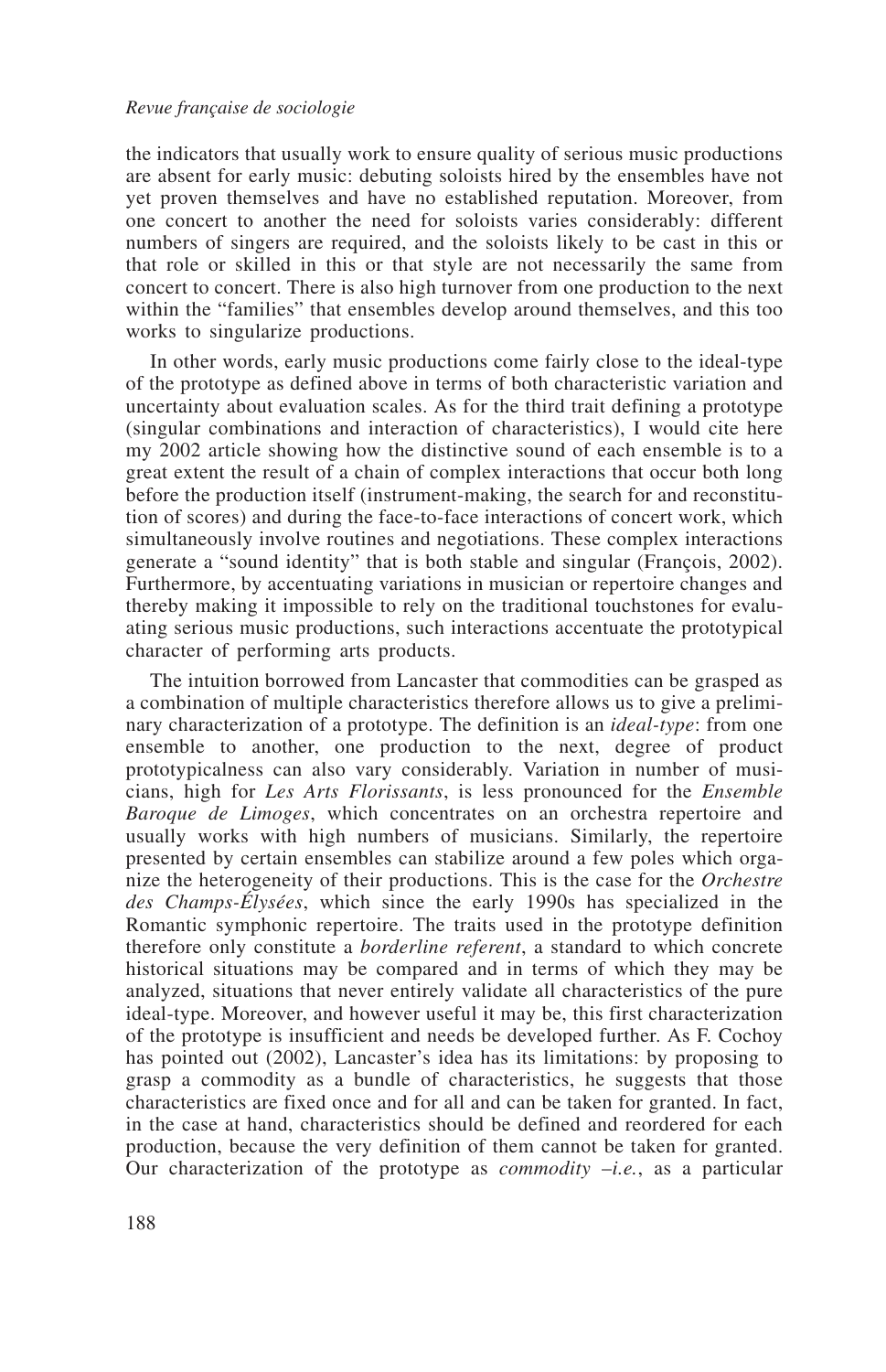combination of characteristics– must therefore be supplemented by a definition of the prototype as *product*, *i.e.*, a particular way of defining these characteristics.

### *Producing concert characteristics*

Let us now try to clarify how the intrinsic characteristics of commodities are produced, by looking again at the two dimensions just detailed: nature of the repertoire, composition of the workforce. The choice of works presented in a concert is of course not exclusively up to the musical director. While musical directors obviously play a role in program defining and planning, programs seems much more the result of an aggregation of multiple interactions than the expression of an "artistic project" developed in the sole consciousness of an ensemble director. Concert organizers can play as important a role in choosing works as ensemble conductors. The general manager of *Talents Lyriques* explains how she agrees to play along with what she sees as an obsession with "world premiers", though it isn't at all to her liking:

The craze for baroque has thrown promoters and festivals into a kind of race to get exclusive engagements, put on new productions –world premiers. There is a strong wish to keep on finding new things, to be able to say, "We put on a world premier." It's the media's game, and the race to attract the public. In my opinion, this shouldn't be the real point, but we have to go along. Concert hall and festival directors are going all out to put on ever more sophisticated programs and handle ever more specific themes. (Interview, October 14, 1999).

Alongside organizers who can "commission programs" –and often see this as one of the more noble aspects of the job– other actors also intervene, such as musicologists and artistic advisors, though less centrally and less systematically. Gilles Cantagrel, a Bach specialist, advises the Sagittarius ensemble, while *Les Arts Florissants* have long worked closely with the American musicologist Hitchcock, who is editing a catalogue of Charpentier's works. In the aggregation of multiple interactions that define an ensemble's programs, an orchestra's clients –*i.e.*, the concert organizers– are far and away the most systematic interveners, at least for some ensembles. Launching a production also requires the organizer's agreement, and agreement often develops only as the gradual result of negotiation.

The same type of mechanisms operate in hiring musicians for a given production. Once again, concert organizers' intervention is decisive, at least in choosing the leading actors such as soloists and theatrical directors, those who will have a major role in characterizing the production and ensuring its success. A professional in charge of programming for the baroque music *Festival de Beaune* explains:

The conductor has the right to veto voices, so do we. Now and then there are slight conflicts with conductors because we don't always have the same opinion of the voices, and contrary to what people think, the conductors don't know any more than we do. Voices are a fairly subjective thing, ultimately. We argue, and it can happen that we yell at each other. At the end of the line, we're necessarily the payers, so the balance of power is necessarily equal. We say: "We don't see eye to eye? Then we won't do it." But they do realize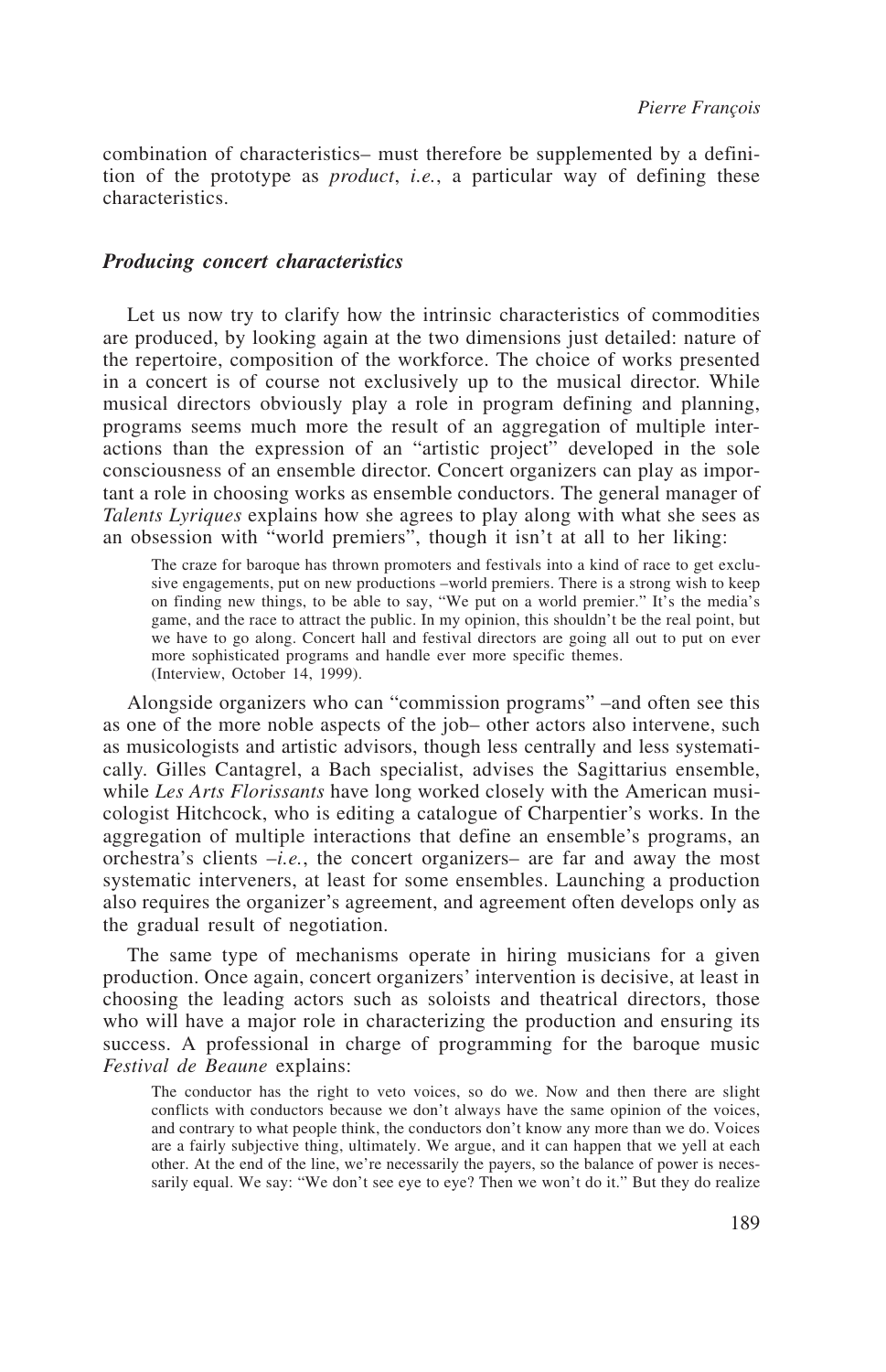that we're the interface between conductor, singers, orchestra and the public. When it isn't good, we hear about it. There are problems with buddy-buddy contracts: the conductor takes thus and such voices because the singer's a member of his family, in his network of friends, etc. We don't think that's really right, because you don't do an opera with friends or pals, but with the voices that seem the best for singing those roles. We're there to make sure things go the way they should, and that can lead to bickering sometimes. (Interview, March 21, 2000).

Choice of instrumentalists also results from multiple decisions and negotiations, but is less likely to concern concert organizers than other ensemble actors, managers, or section leaders. The head of production at *Les Arts Florissants* explains how the choice of this or that musician results from several instances of delegating responsibility: the musical director entrusts him with hiring the orchestra and he in turn turns to ensemble musicians:

The musicians' view is more partial, but also much more specific because they see their colleagues at work in a lot of orchestras, they've necessarily got ideas I wouldn't have. To keep myself up on things, to know what's on the market, I keep my ears open. I go to concerts when I can, but in fact I don't go very often. If everyone says good things about someone, they're necessarily good. And there are people you trust and people you don't trust. If my first oboe player says, "That guy's an excellent oboist", then no problem, I follow blindly. If one of the first violins says, "That guy's a good violinist for this or that style", I don't even feel the need to discuss it. The whole point is to know who gives good advice.

(Interview, July 1, 1999).

From these two examples we can draw a series of empirical conclusions. Non-price characteristics seem the result of an aggregation of successive decisions, often reached through negotiation between the ensemble and actors external to it, mainly, though not exclusively, concert programmers. Among these outside actors, the most important category is indeed concert organizers. First, they are the only ones who can intervene with regard to the entire set of commodity characteristics. Because they're buying the concert, and the concert doesn't exist before the transaction (I'll return to this point), organizers are likely to call into question the full set of dimensions and even the very principle of the proposed production (this is perfectly clear in the remark from the Beaune festival programmer: "We don't see eye to eye? Then we won't do it"). Moreover, they intervene in the most salient product dimensions, the ones that work most to define it. If they are more likely to negotiate choice of soloists than second oboes, that's also because the second oboe's role is less decisive than the soprano's or the stage director's in defining the product.

The important role of concert organizers in defining product characteristics also allows for a return to the ideal-typical definition of the prototype. Using remarks by Gadrey and Bandt (1994), I would underline two criteria that help us distinguish between standardized prototype products by whether we look at what is at stake in the interaction or the nature of relations among participants in that interaction. In the first of these two cases, and consistent with what Gadrey and Bandt call a service relation, we see that interaction is focused not on "price levels and quantities of 'realities-already-there'" but rather on the "realization, monitoring, and evaluation of a reality that is 'not-yet-there'" (*ibid*, p. 19). The non-tangibility of the commodity exchanged during the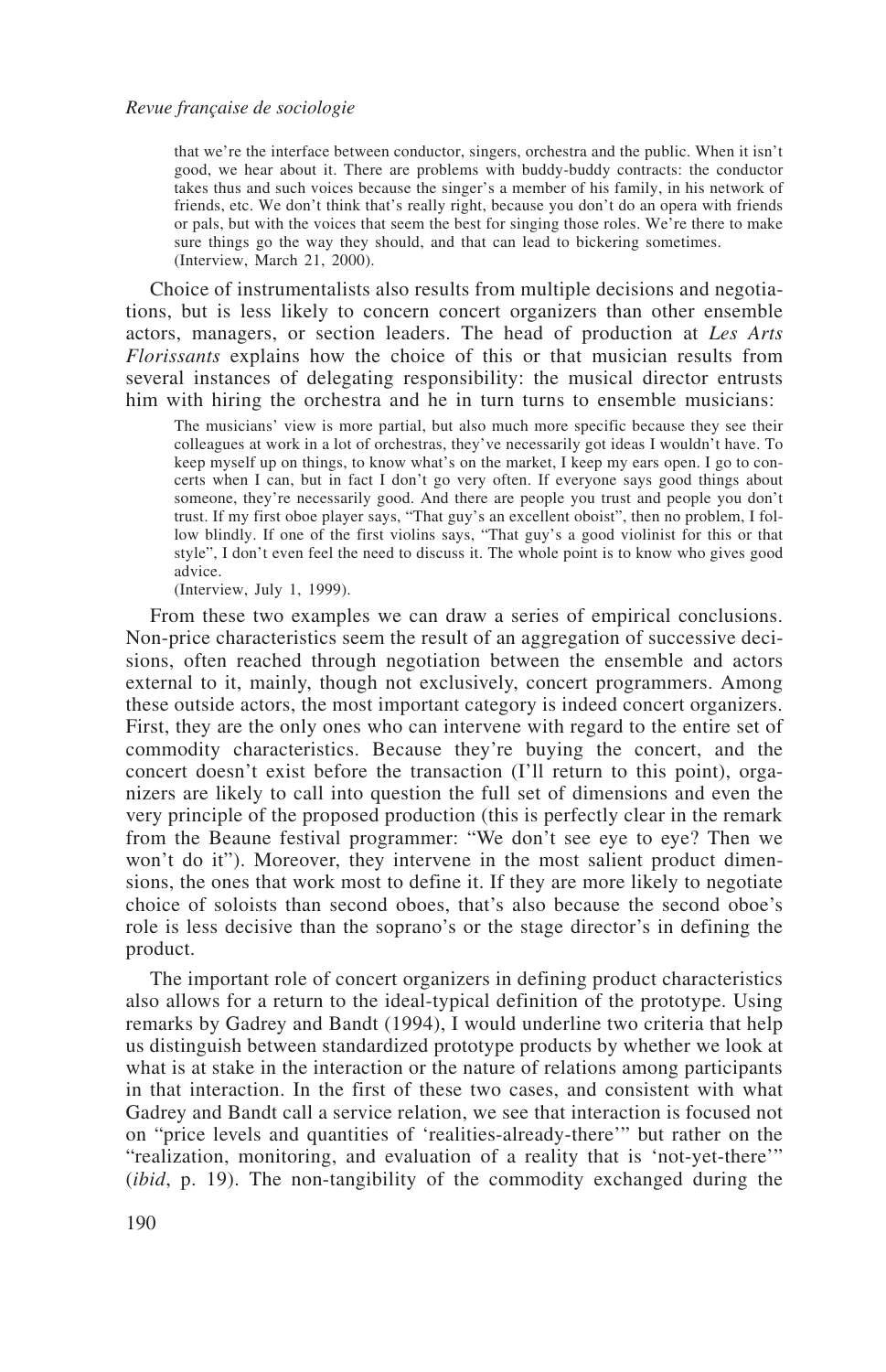transaction is a determinant element here: *prototypes do not preexist the transaction but rather depend on and come after it*. For these commodities, we observe a reversal of the production-exchange sequence that applies in ideal-typical manner to the market of standardized commodities; a reversed sequence where the exchange precedes and conditions the product. We therefore have defined one typical characteristic of the relation between buyer and seller on a prototype market, a characteristic pertaining to the chronology of interaction sequences.

If we shift our focus from the point of the interaction to relations among actors involved in it, we also find profound affinities between the "service relation" described by Gadrey and Bandt and the relation which ensemble and concert organizer enter into. For Gadrey and Bandt, the dividing line between commodities should be drawn with reference to the "significance in the commodity of co-production relations between producer and customer" (*ibid*., p. 14). In our case, "co-production" relations are, as we know, not the only kind of relations obtaining, but they are the favored kind. We now have an element for characterizing the ideal-type of the prototype on the basis of interaction between buyer and seller: *for prototypes, the customer plays an important role in defining the intrinsic characteristics of the commodity*. (8) More precisely, this trait is an ideal-typical one; that is, it constitutes a borderline case from which the reality of exchanges is more or less distanced. One of the questions we must try to answer is, in what cases do we find this coproduction relation and in what cases (and under what conditions) are the commodities made available on the market already determined "upstream" of the exchange? Moreover, as Hatchuel points out (1993), it is quite vague to say that the relation is one of "co-production"; to have a clearer idea of what such a relation is, we should ask what founds and what specifies it. To what degree, for example, can a relation of this type be considered a "market" relation? To answer this question, we need to know what the modes are for organizing concert trade.

## **Modes of marketing early music concerts**

Productions of early music ensembles involve the organizing of various projects and a "tour" economy. Musicians come together intermittently to rehearse a production; when the production is ready, they perform it several times in various cities in France and abroad. To prepare and perform a program, early music ensembles have to assume a certain volume of irreducible expenses that are then passed on to concert organizers. The greater the

at the moment of commodity exchange, ability to modify intrinsic commodity features varies sharply by commodity exchanged. That ability is often non-existent.

<sup>(8)</sup> Applying the "service relation" idea to all commodities as Callon, Meadel, and Rabeharisoa propose in their "economics of qualities" (2000) therefore does not seem valid to me. If we do so we have failed to realize that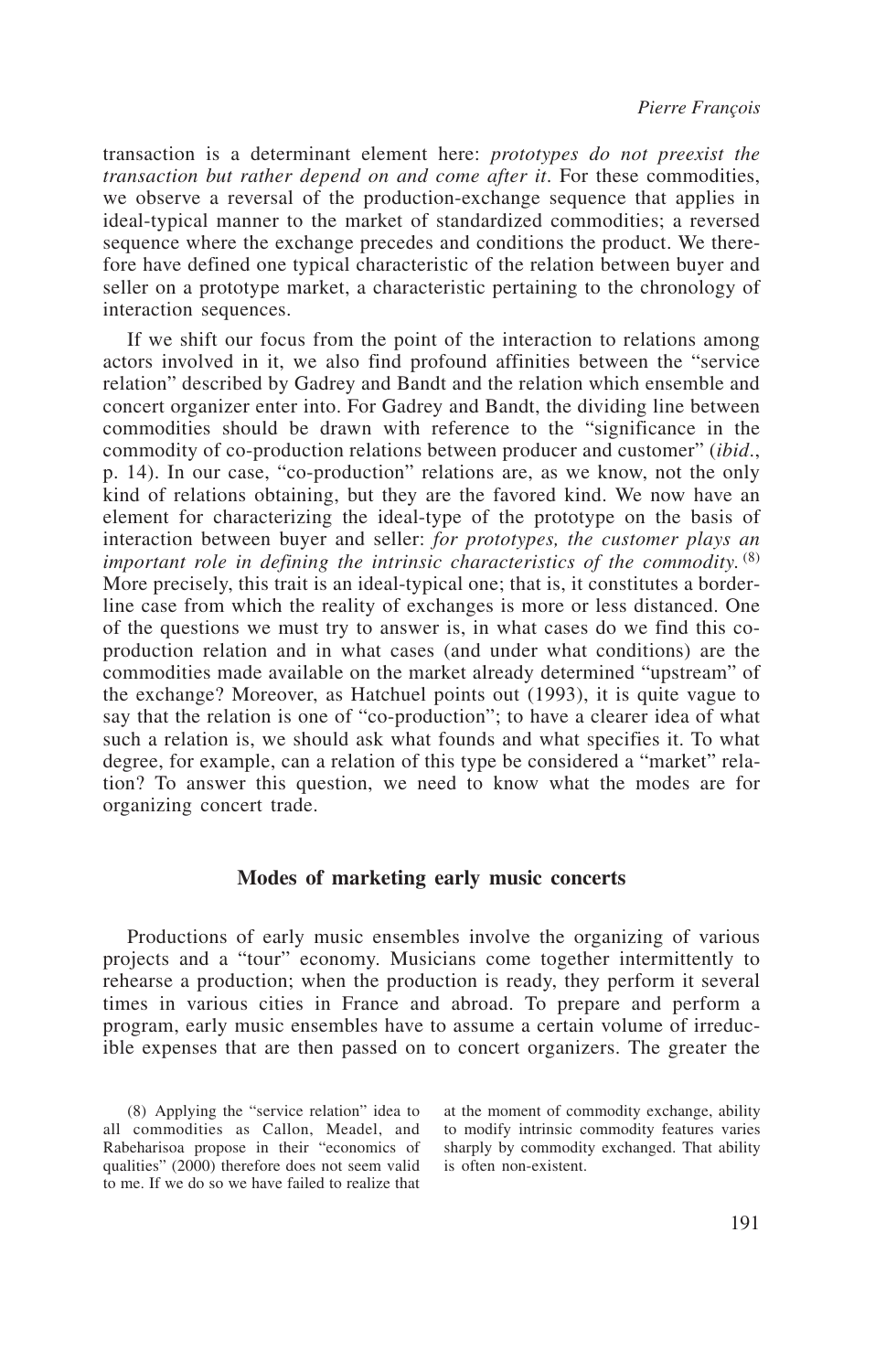number of partners absorbing these expenses, the lower the concert price. The aim is thus to find several organizers ready to put on concerts during a relatively short period. Early music is still confined to specialized diffusion networks. In the list of possible partners for early music ensembles, the same names keep appearing: Saintes, Beaune, Ambronay are the three major French festivals, supplemented by many smaller ones, such as those of Sablé, Saint-Michel-en-Thiérache, and Périgord Noir. Within these permanent institutions, the place of early music varies by manager personality. The *Théâtre de Caen*, the *Opéra de Montpellier*, the *Arsenal de Metz*, the *Théâtre de Poissy*, the *Cité de la Musique*, and less regularly the *Opéra du Rhin*, the *Opéra de Rennes*, the *Grand Théâtre de Bordeaux*, and the *Opéra-Comique* have been regular early music ensemble clients. Sporadically, the major festival institutions –Aix and Glyndebourne of course, but since the mid-1990s also Salzburg– and permanent performing arts institutions such as *Châtelet*, the *Opéra de Paris*, the *Théâtre des Champs-Élysées* and the *Opéra de Lyon*, open their concert halls to baroque ensembles.

While these institutions constitute the main hiring prospects for ensembles, partner distribution is different each time. More exactly, if we are trying to see how collaborations are distributed for each ensemble, what we find is a highly polarized reality. One set of partners is made up of those with whom ensembles work regularly. *Les Arts Florissants* give a clear illustration of concentrating ensemble activity among a limited number of partners: from 1988 to 1998, 28% of *Les Arts Florissants* concerts were performed with 4.7% of their organizers. The graph below shows how highly concentrated *Les Arts Florissants* concerts are on a small number of favored partners (Aix-en-Provence, Caen, Ambronay, Beaune, the Brooklyn Academy, the *Théâtre du Châtelet*): 30% of organizers accounted for nearly 65% of engagements. Festivals too build up a "family" of artists with whom they regularly collaborate. Often criticized for reserving an inordinate amount of concert time to the Flemish diaspora, the festival of Saintes is in fact not exceptional: most institutions that regularly program early music have a network of musicians that are the armature of their programming. The extremely stable collaboration between the *Arsénal de Metz* and Jordi Savall nearly led to the latter taking up residence in Lorraine, as was the case for William Christie in Caen, and for Rousset, first at the *Festival de Beaune*, later at the *Opéra de Montpellier*. Some of the more modest festivals also regularly assemble a set of artist faithfuls: Moroney, the Turner Quartet, the London Baroque and the William Byrd Ensemble regularly play at the *Périgord Noir* festival, for example. The *Sablé* festival invites baroque ensembles located in the west of France; *e.g.*, the Stradivaria Ensemble, the Matteus Ensemble, and *A Sei Voci*.

But ensembles also perform in connection with organizers whom they collaborate with only very sporadically. In the case of *Les Arts Florissants*, over the 11 years studied, and despite the concentration of their activity, 35% of their concerts were given with organizers who received them only once. This means that in addition to their network of loyal buyer-clients, *Les Arts Florissants* had to go out and find new partners for each production.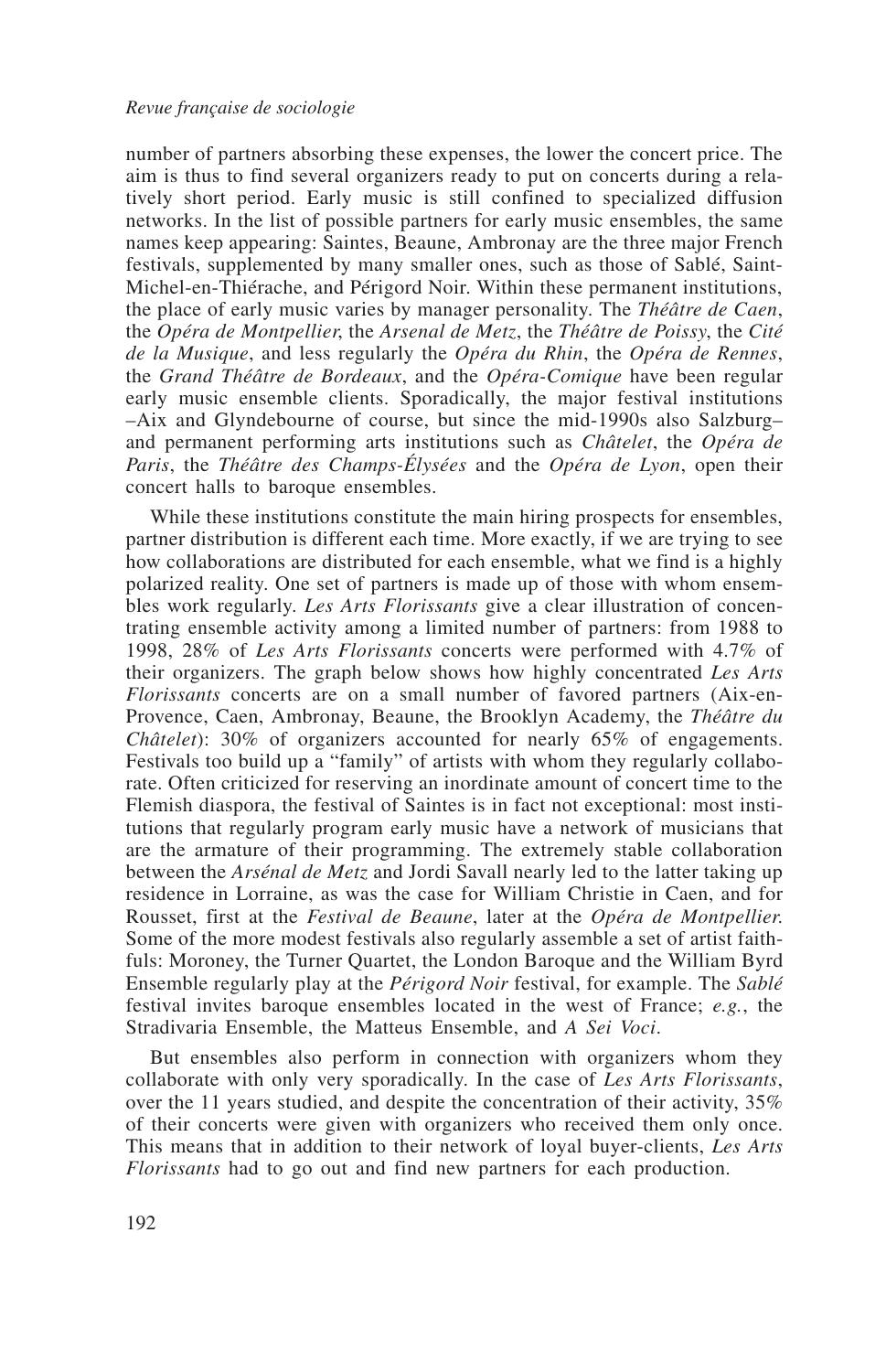

*Concentration of Les Arts Florissants concerts between 1988 and 1998, Gini curve*

The partners of each actor in the world of early music are thus segmented into two groups: regular and sporadic. The composition of each of these groups varies by actor. Ensembles work first and foremost of course with institutions that reserve a significant amount of their programming time for early music, but the partnerships are not the same: while the *Talents Lyriques* have long worked regularly with the *Festival de Beaune*, this festival has seldom received the *Concert Spirituel*, which for its part plays frequently at the *Festival du Haut-Jura*. For actors in the world of early music, then, distribution of partners between regular and sporadic is highly idiosyncratic. To understand how this distribution is established, and grasp more generally how ensembles find outlets for their productions and organizers fill their programming time, we have to have a clear idea of the characteristics of competition among ensembles for placing their concerts and among organizers for hiring this or that ensemble.

I propose to apprehend competition by crossing two perspectives. First, competition can be defined, following Weber (1968, pp. 38-39) and Simmel (1999, pp. 297-319), as a particular form of conflict: an indirect struggle for trading opportunities. Competition is a struggle, but a very specific one in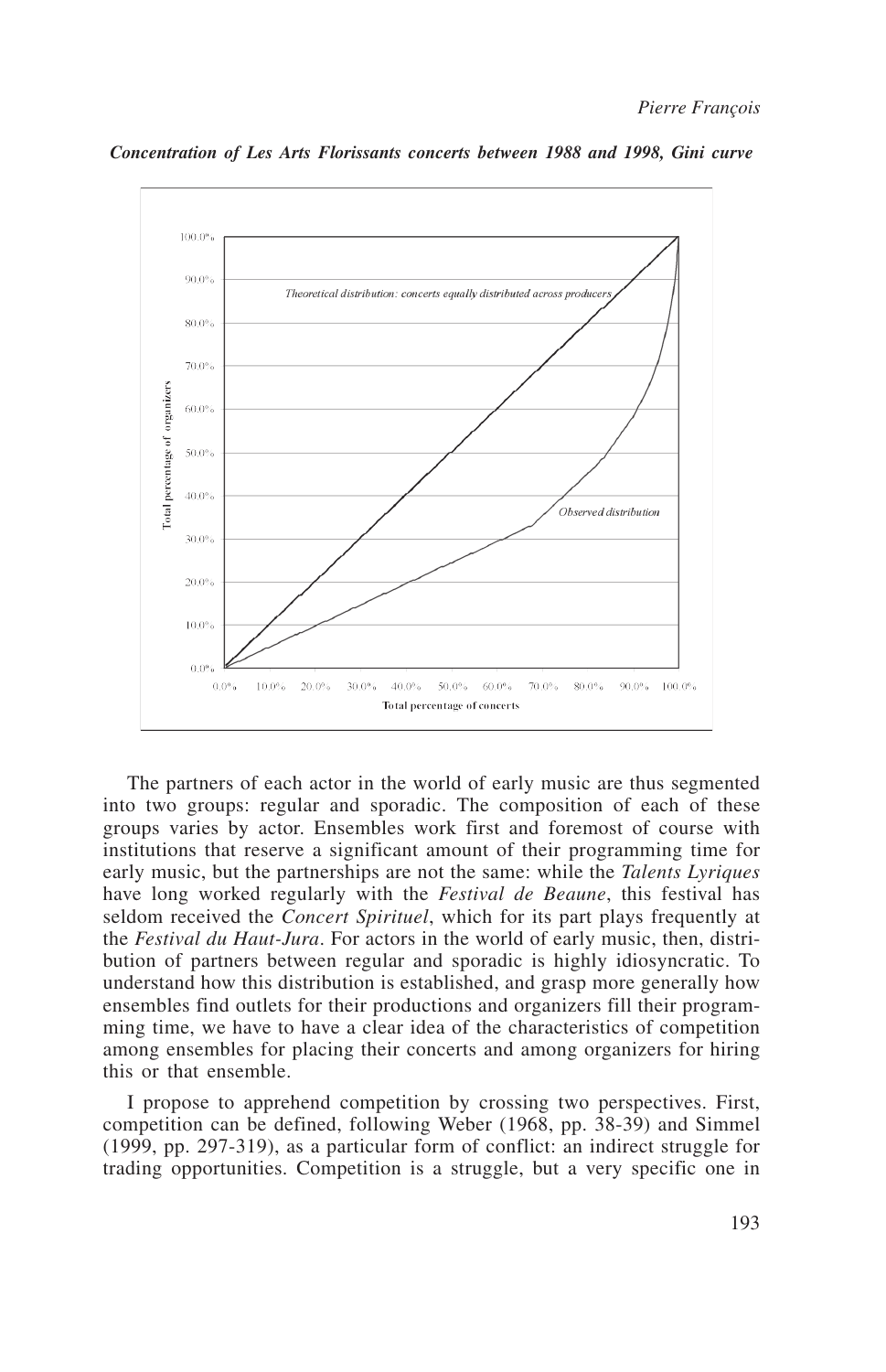which actors do not interact directly against each other; what allows them to exclude, surpass, or eliminate their competitors are their parallel efforts, as Simmel described. Consequently, to characterize competition the point is not to bring to light how a seller (or buyer) interacts directly with another seller (or buyer) but on the contrary how diverse practices (a radical price decrease that may even amount to dumping; modifying a commodity's intrinsic characteristics; increased attention to packaging; attaching a set of services to the sale; distributing advantages aimed at producing loyal customers, etc.) can be interpreted as so many techniques for surpassing one's competitors and thereby so many strategies for struggling indirectly against them. Victory in this struggle is only the first step; the potential partner must still be convinced that the trade can indeed be realized. "In many sorts of combat, triumphing over the adversary does not immediately mean carrying off a prize, it is itself the prize. In the case of competition […] while chronologically, victory over the competitor is the first compulsory step, it doesn't mean anything in itself. The goal of the action will only have been reached when a value that is itself entirely independent of the combat is acquired. The tradesman who manages to spread the rumor that his competitor is insolvent is still far from having won if, for example, the public's needs suddenly turn away from the merchandise he has to offer. […] What gives its particular coloring to this type of competitive struggle is that the result of the combat does not suffice to realize its purpose." (Simmel, 1999, p. 298).

This *formal* analytic view of competition should be supplemented with a hypothesis on the *function* it serves. We can understand the interactions that give it shape and substance and the arrangements that go with it as so many ways of managing  $-i.e.,$  acquiring, keeping to oneself, or circulating– information about the commodities exchanged. This second perspective, which runs through much of social science literature on market phenomena,  $(9)$ should allow us to clarify the question raised in the introduction: How are commodities exchanged whose identity is singular every time? We can first hypothesize that the nature of information-gathering and the struggle or process of competition will be different depending on whether exchanges occur between regular partners or ones who have either never been in contact before or have no plans of exchanging with each other again. Moreover, the wellspring of the struggle and what is at stake in it can vary greatly: information can be sought on quality of the exchanged commodity or price at which it is to be exchanged; the struggle between competitors can of course take financial shape, but can also involve using other resources, *i.e.*, changing commodity characteristics or mobilizing interpersonal ties. If, as suggested in the introduction, one of the analytic issues is to understand how modes for managing uncertainty about commodity quality fit together with mechanisms

(9) The point is developed in very different ways in economics (Hayek, 1948), anthropology (Geertz, 1979), and sociology. Much sociological literature on "quality" in fact focuses on how exchanges are organized in this second perspective. Main studies include Karpik (1989), Callon, Meadel, and Rabeharisoa (2000), and responses to the "quality" question collected and presented by Musselin and Paradeise (2002) and Stanziani (2003).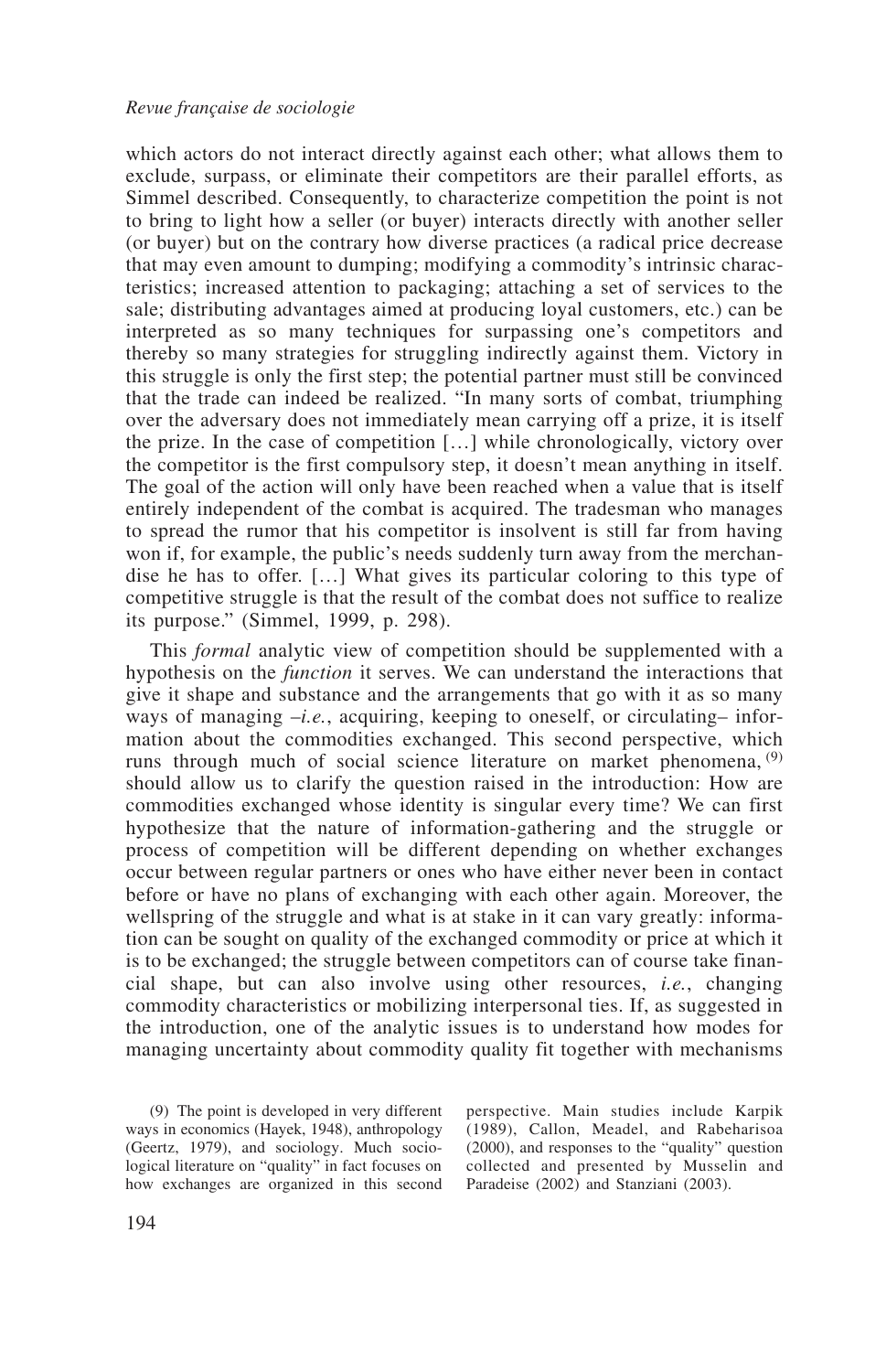for defining price, then we must be particularly attentive to the second dimension. In other words, the competition operative on the early music concert market may be studied by crossing two questions: Are the resources involved in the indirect struggle the same regardless of whether the point is to improve one's chances of exchanging with a stable partner or with a sporadic one? Does competition obey the same principles regardless of whether the information to be acquired and the focus of the struggle pertain to concert price or quality?

## **Competition around non-price characteristics**

How do actors on the early music concert market manage to assure themselves of the quality of commodities as singular as the concerts exchanged on that market? Throughout the early music market we find the same mode of managing information, and it comes down to substituting information about producers for information about commodities. Being inscribed in temporal series enables customers to reasonably anticipate a certain return: the qualities of yesterday's commodity are likely to be found again in today's, or in any case they help to identify the new commodity, even if all commodity characteristics have changed. The problem of course has just been moved over, and the question now is, how can organizers be sure about information on producer? The answer differs of course by whether organizers are dealing with a regular or sporadic partner.

When partners work together regularly, competition is shaped entirely by the resonance and influence of the personal relations obtaining between buyers and sellers. Having regular or recurring relations is indeed a way of ensuring production quality, and therefore of managing information on singular commodities: the renewal of exchange relations with the same partner thus makes it possible, as Lorenz has shown (1996), for confidence relations to get built up where belief in dependability is substituted for formal guarantees on the qualities of a commodity that is yet to be produced. Stabilizing ties in this way is also a means of excluding competitors. One of the major aims of the indirect struggle between ensembles and organizers is to lock out other potential relations: by turning a given concert organizer into a loyal customer, an ensemble improves its chances of being given priority by that organizer when the time comes for it to choose its artists for the following seasons. Likewise, an organizer who regularly invites a given ensemble knows that it will be in an advantageous position when the ensemble has to choose between several organizers ready to put on a production for which there is high audience demand. For this reason, regardless of whether these relations are preexistent to the exchange or produced by it, relations between regular partners are often friendship relations. The programmer for the *Festival de Saintes* describes the musicians he invites as family members and, in somewhat less carefully chosen terms, explains that this relational stability is important for mutual understanding and acceptance of working conditions: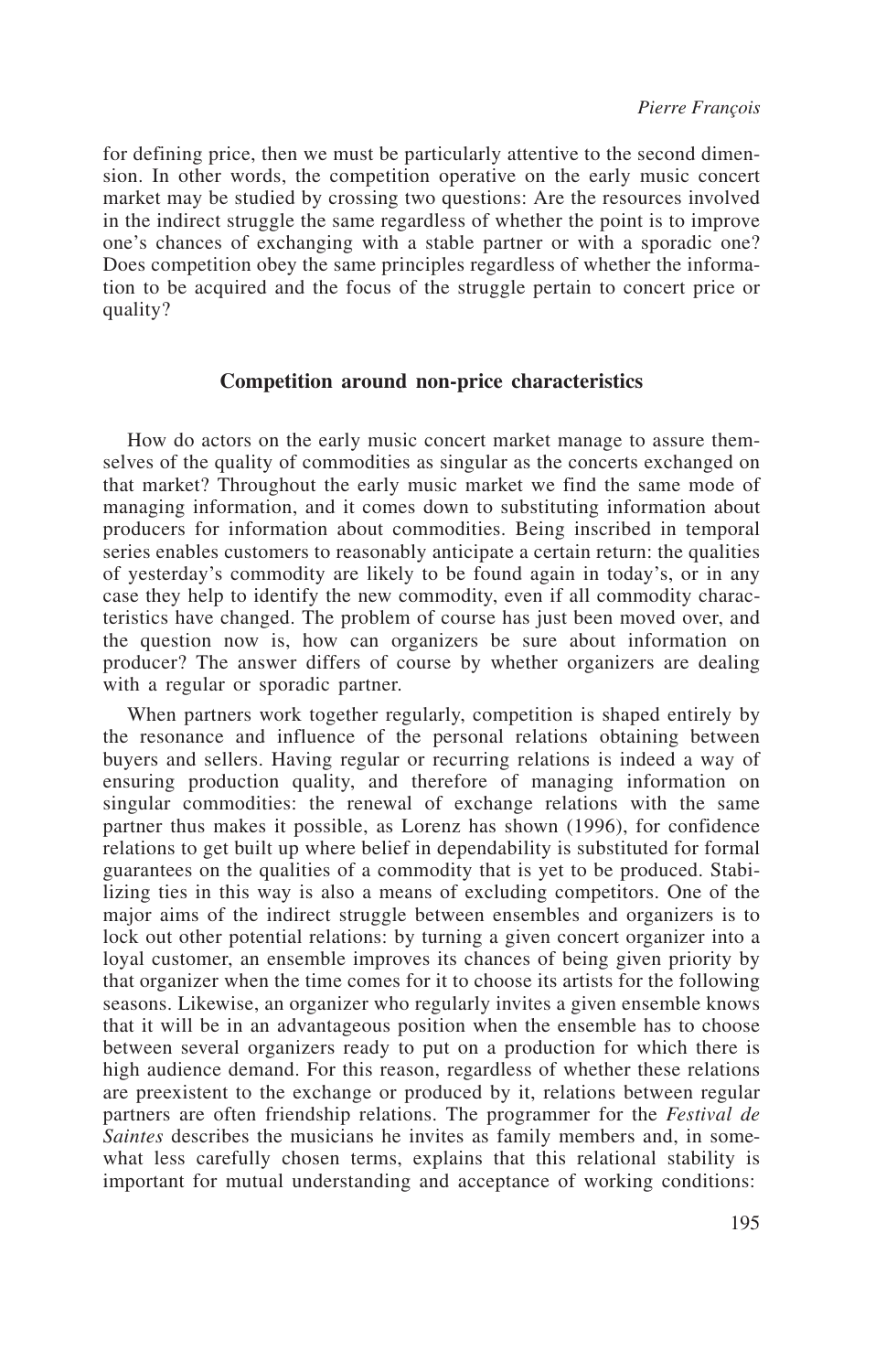With the passing of the years at Saintes, we've managed to develop a family. People can call that buddy-buddying, but on that score I don't bring in the same people any more than they do at Aix or Beaune. They're people who've got the same approach to the music, even though they're esthetically different… In a word, they're intelligent. I don't want to have jerks who're going to tell me it's too warm in the hall and they can't rehearse, their hotel room is no good… Saintes is the way it is, population of 5,000 –we've only got two-star hotels. That's why when we invite new people to Saintes, we've got to brief them a little beforehand, tell them that Saintes isn't going to be big luxury, we aren't going to roll out a red carpet for them. On the other hand, we tell them, they're going to be able to do things here they can't do elsewhere. We never have any trouble getting people to come back here: once they've gotten a taste of Saintes, they come back –and for modest fees. They have experiences here, they do concerts, that they don't do elsewhere." (Interview, October 3, 1999).

Still, it is important not to have too "spontaneist" a vision of how stable relations are instituted. They can also be the object of deliberate investment. In the case of the *Chapelle Royale*, all members of the administrative team are called on to help, as a manager explains:

We're in contact with 800 institutions throughout Europe, and once a member of our administration has made contact with someone who works in one of those houses, we note the name, role, address and telephone number. We repertory them, to have lasting contacts. If you want to find concerts it's important to have a systematic policy, and it's important, too, that people know each other. That way, if I call on behalf of so-and-so, or if so-and-so calls directly, there's less chance of being told to go blow. (Interview, September 14, 1999).

Such deliberate investment shows that, to use Rees' distinction (1996), information the search for follows intensive rather than extensive logic. The point is not so much to look for information by multiplying comparisons between alternative offers as to obtain information by investing massively in one relation. In other words, with regular partners, information management is not merely a means of substituting a guarantee on seller for a guarantee on production. By working together, organizers and ensembles help define the qualities of the products purchased; organizer obtains special information on ensemble's concerts by working *with* the ensemble to modify its characteristics. The relation between regular partners is one of co-production that stabilizes concert characteristics as it defines them.

Stabilizing relations in this way also allows for discriminating between competing actors who are struggling to win an exchange opportunity. Competitor elimination is indirect: the action is not directly focused on competitors but works instead through massive investment in one's relation with an actor one is seeking to win over. What is being played out in this buyer-seller relation therefore exceeds mere exchange; it extends to a particular type of competition where, in order to exclude rivals, sellers and buyers increase their mutual commitment to each other. To struggle against competitors, music ensembles and concert organizers work to stabilize the commitment that links them to some of their respective partners. Competition here follows inter-temporal logic: it is precisely because, by definition, partners who are familiar with each other worked yesterday with an actor they are trying to win over again today that both have a better chance in the struggle against their respective competitors. There are several reasons for this. Actors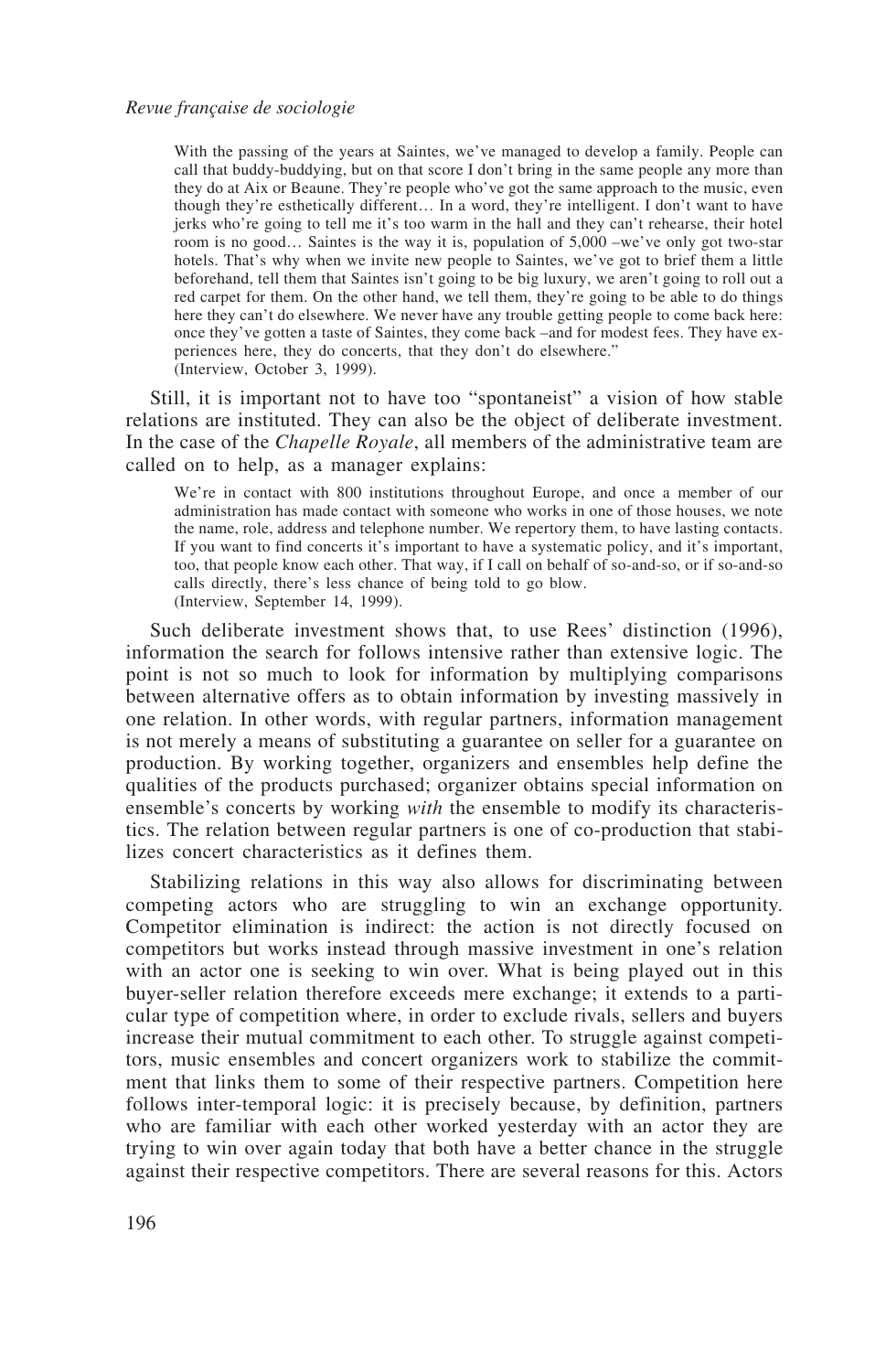wager on receiving the same thing they got the first time: renewing relations is a means of reducing uncertainty about performance quality. Also, in the course of the preceding exchanges, ties were established between members of the two institutions, and the sources of commitment deepened: the development of shared work routines has been added to the resonance of interpersonal or friendship relations; this further stabilizes relations, and makes it an increasingly risky proposition to substitute another relation for what has become a solid partnership. In other words, in this form of competition, actors' positions in the struggle change as transactions continue to be made. Exchange partners become committed to each other, changing situations within the space of competition on both sides of the transaction. It is in this way that the competitive struggle tends to fix ensembles' positions relative to each other.

In the arranging of a concert tour, exchanges between regular partners are concluded *before* exchanges with sporadic ones: an ensemble first turns to its usual clients to ensure that its production will be realized; once it has fixed a few dates with them, it tries to give the tour more substance by selling the same concert to sporadic partners. Unlike regular partners, sporadic partners cannot modify commodity characteristics, which were fixed during the first transactions and are immutable precisely because they have already been promised to the other set of partners. With sporadic partners, concert quality management and competition mechanisms in general are considerably different from those just described for regular partners. Because relations are sporadic, the interacquaintanceship that made it possible to reduce uncertainty is missing; likewise partners do not exercise any control over concert characteristics by helping to define them because those characteristics are now fixed. When the point is to win over sporadic partners, the motives that mobilize market actors in the indirect struggle that pits them against their competitors are different from those at work when the point is increase opportunities for exchanging with regular partners.

To increase opportunities for exchange with sporadic partners, concert market actors make use of two main resources. The first involves a figure much studied in sociology of markets, the market intermediary (Cochoy and Dubuisson-Quellier, 2000), "contact man" (Hirsch, 1972), or prescriber (Hatchuel, 1995), who improves information circulation by putting worlds in contact with each other that would otherwise remain separate. This is the role that the artistic advisor to the *Ensemble Sagittarius* says he plays:

The fact is that Sagittarius' repertoire is dear to me and I have a certain experience in this area, a certain number of relations, so I can give general artistic advice. With the network of friends I've managed to develop in the profession –I really know everybody now– I can give them ideas, approaches, facilitate contacts– I can play an active role. (Interview, February 11, 1999).

The role of the intermediary can take another shape, equally classic: putting personal reputation into the scales to guarantee the quality of a given artist or production. The radio producer Jacques Merlet, a tireless advocate of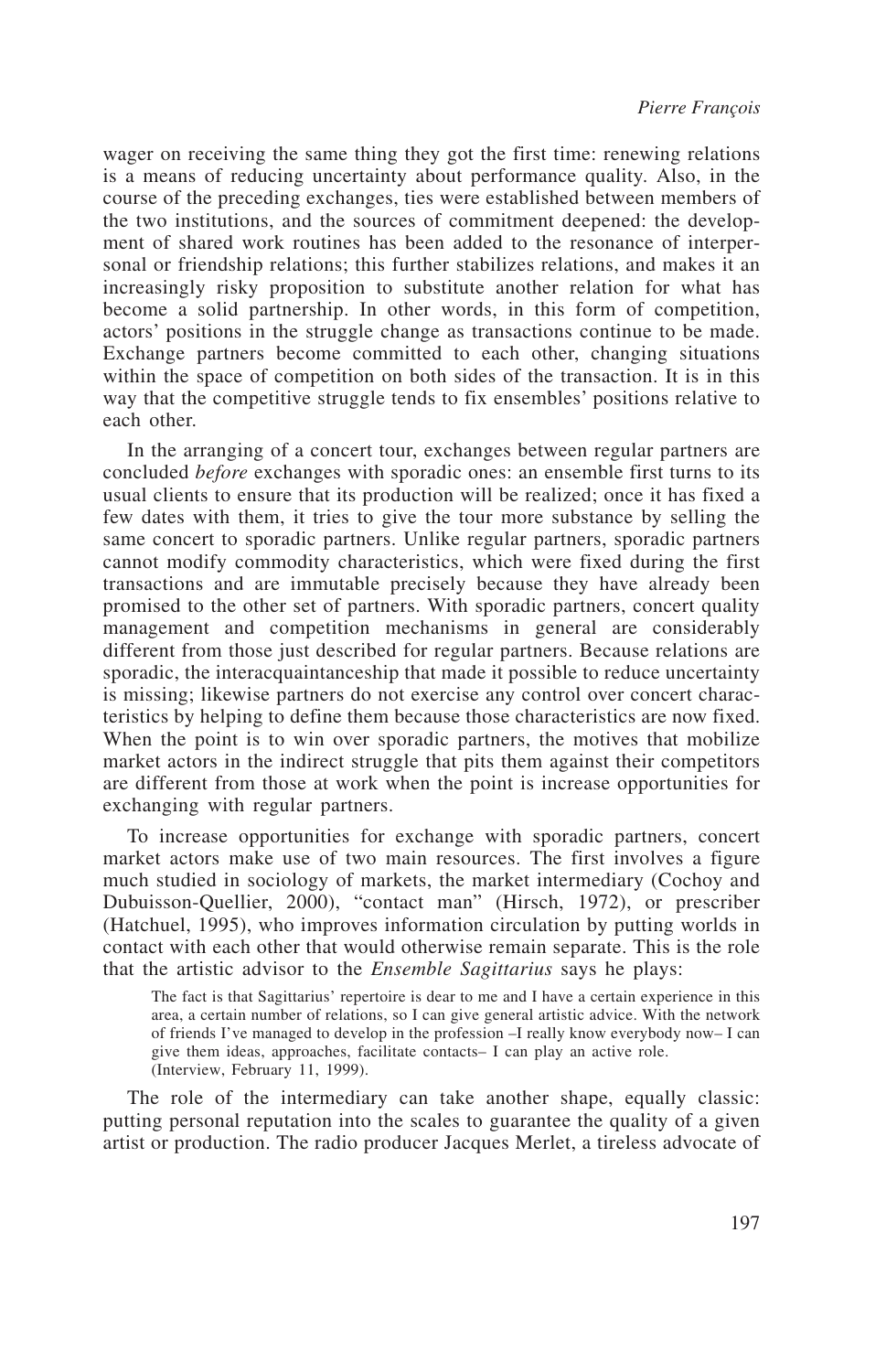early music at the *France Musique* radio station, has often played that role. As he tells it:

People call me up saying, "What should I do?" or "What's this or that one worth?" because in fact they don't know. I tell them what I think, and they can do what they like with it. They ask me my opinion of someone, even if he's not well-known, *especially* if he's not well-known… You know, before people get going on something, they… It happened to me again a month ago. A guy grabs me just after a concert and says, "What do I do? I don't know anything. I'm mayor of this tiny town and there's a festival that's asking me for funding." The guy running the festival was behind him trembling and wondering, "What's he going to say?" I gave my opinion and the mayor said, "Well if *you* say so…" I play the switchman –that's our purpose on the radio sometimes." (Interview, February 12, 1999).

Delegating judgment to prescribers is a way of coping with lack of information or own judgment deficiencies, but for ensembles and organizers it is also a way of struggling for exchange opportunities with sporadic partners. Access to intermediaries is indeed unequally distributed, and investment in a relation with an intermediary allows one to obtain exchange opportunities that would be inaccessible without him: recourse to a third party is one of the forms the indirect struggle among competitors can take. In the following example the problem is not a lack of information; rather, recourse to an intermediary –and financial investment aimed at making that person loyal– is a required step in any attempt to hire certain artists:

The problem with big stars is they've got an agent. In France its *IMG*. I've been working with them for several years, and I figured out immediately that they've got big artists, real gifts. They've got a few dates, you pay a lot, and if you don't take, there are fifteen others who will, so it's no problem for them. To get Gardiner with some regularity, you have to have bought a certain number of other programs that are easier to get. I've been working with *IMG* for years. I hired Trevor Pinnock, the King's Consort, people I like and wanted to invite, but I also did it to get a regular collaboration going with *IMG*. Every year we've got one or two projects with them, I'm becoming a loyal customer, I get along really well with the guy from *IMG* (I'd worked with him before, when he was at the *Opéra-Comique*). He knows me, we trust each other, I've bought several productions from him. So I've been telling him for two or three years now that we've absolutely got to have a thing with Gardiner. He says, "Next year I'll count you in. It may cost a bit more, but you should know that you'll be just about the only one in France to have him." That's the result of a two or three-year collaboration with them. And if you want Harnoncourt, it's even worse. At *IMG* they've got two dates –and that's not even every year– and they want the big stages, I don't know what I'm going to have to do to get Harnoncourt. There'll have to be just the right combination of circumstances or they'll have to want to make me a big present at a particular moment. But I've figured out that Harnoncourt will be for later: "Work with us first, become one of the boutique's loyal customers and then we'll see" –that kind of thing. We're not well-known enough for him yet, and then maybe I didn't give the impresarios enough money. That's how it goes. They've got very few dates for the big ensembles and they've got so much demand that in any case they do whatever they want. (Interview, December 5, 1999).

By bringing a third party into the struggle among competitors, an actor is investing in a relation that can also increase risk. This becomes clear if we specify the stakes involved in using agents. Though agents are decidedly the least appreciated actors on this market (managers accuse them altogether of being mercantile rogues, ignorant of the specificity of working with early music ensembles and practicing inflationary tactics), they can prove necessary, as just seen, in providing access to certain markets. In some cases, as in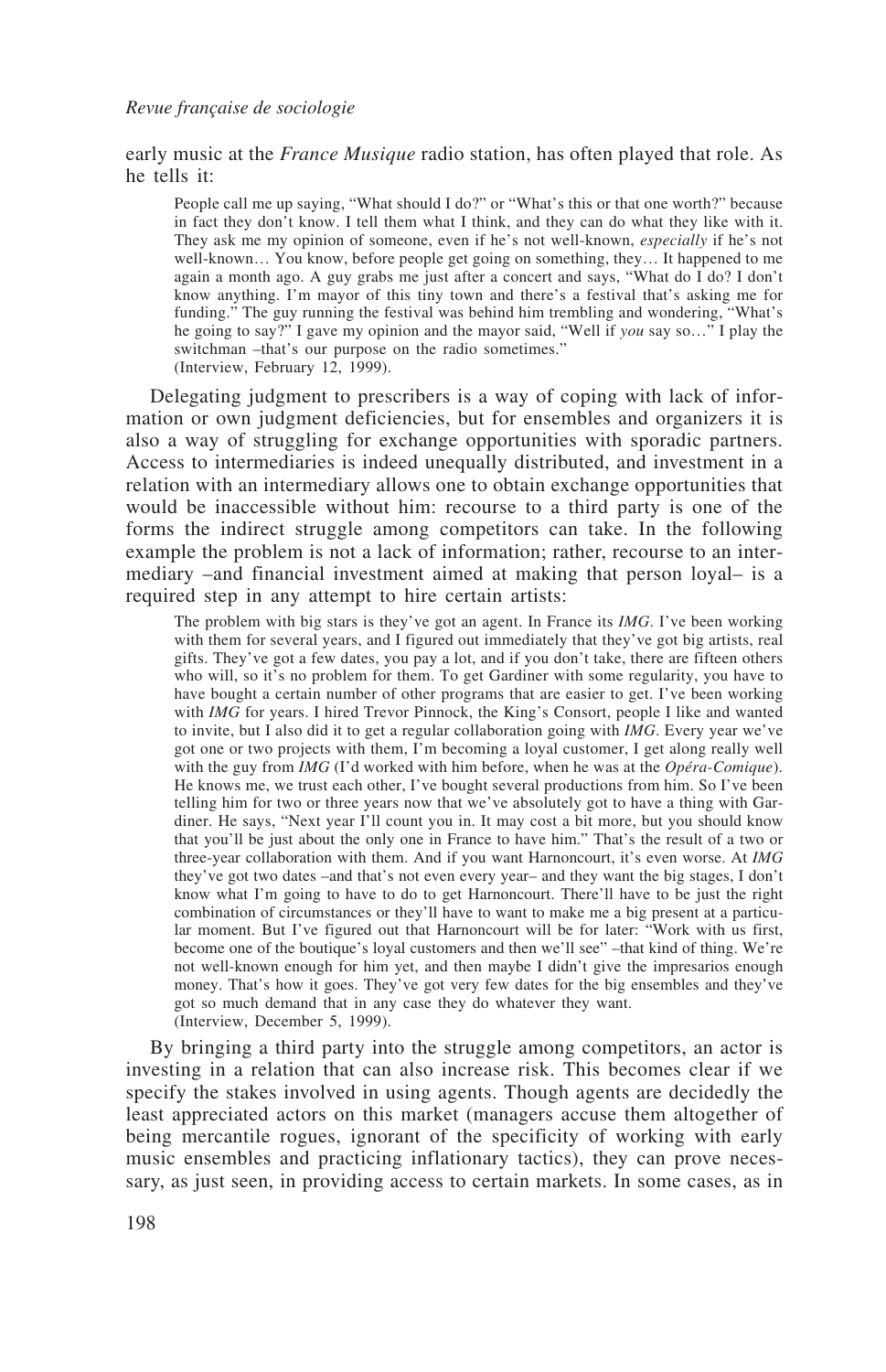Germany, agents are the only way for organizers to gain access to the market. German concert halls very often do not produce concerts directly; they are mere premises rented to "turners" who organize a series of concerts in them. Turners are also usually agents, so it is extremely difficult to gain access to a market without going through them. The administrator at the *Chapelle Royale* describes the complexity resulting from such a tight grip on the market:

Where things get really complex is that the Hamburg agent and the Bremen agent are not the same. Agents aren't present in all cities, only some. What's more, they do each other favors: "Take my protégé in your series in such and such a place and I'll take your protegé in mine in another" –you can't have any exclusive relations. The *Chapelle Royale* works with three agents in Germany. But you've got to be really careful: they're all in competition with each other, and you've got to be careful not to get them against you. You have to keep apprised of the networks. In any case you've got to manage to get the information, to know who's doing what in what city, who's got the real power in this place and that place, and set up the right alliances. It's very complicated, and of course they don't do anything to clarify the situation.

(Interview, September 14, 1999).

Delegating in such cases is obviously not done out of trust, and in the absence of trust, one has to have some "grip" on the partner, *i.e.*, be able to influence his or her reputation. Speaking of the Asian tours of the *Orchestre des Champs-Élysées*, the orchestra's manager explains why he prefers to work with an agent who also works frequently in France:

I prefer working with an agent who works in both Asia and France. In any case they're all rotten boards. But if a guy who only works in Asia screws up a whole concert tour or gives you a lousy tour, you can't do anything about it, whereas with a guy who also works in France, well, we're well-known enough now to destroy his reputation. You've got to be able to lay on the pressure, otherwise they've got you, especially in geographical areas like that where you're helpless. I don't think this agent is better than the others –what matters to me is that he also works in France. That way it's in his interest not to mess up. (Interview, September 14, 1999).

When trying to increase exchange opportunities with sporadic partners, actors can also make use of a mechanism that functions not on the basis of direct or mediated interpersonal relations but rather ability to transform their name into a brand-name. (10) When this is achieved, the name guarantees production quality: in buying a given ensemble's concert, the customer knows he can expect a particular type of performance. Moreover, in giving a bonus to the best-known ensembles and pride of place to their concerts, organizers are also likely to modify their own position in the struggle relative to competitors', as is clear in this statement from a concert programmer at the *Centre de Musique Baroque de Versailles*:

We agree to pay a lot for *Les Arts Florissants* and the *Chapelle Royale* because we're sure to fill the hall. When we program *Les Arts Florissant* we're full; when we program Sagittarius, we're not, even for the same program and the same musicians, even if it's gorgeous. (Interview, June 2, 1999).

(10) Karpik defines brand-names as names "associated not only with singular goods and services but also private production commitments aimed at maintaining identity over time" (1996, p. 535).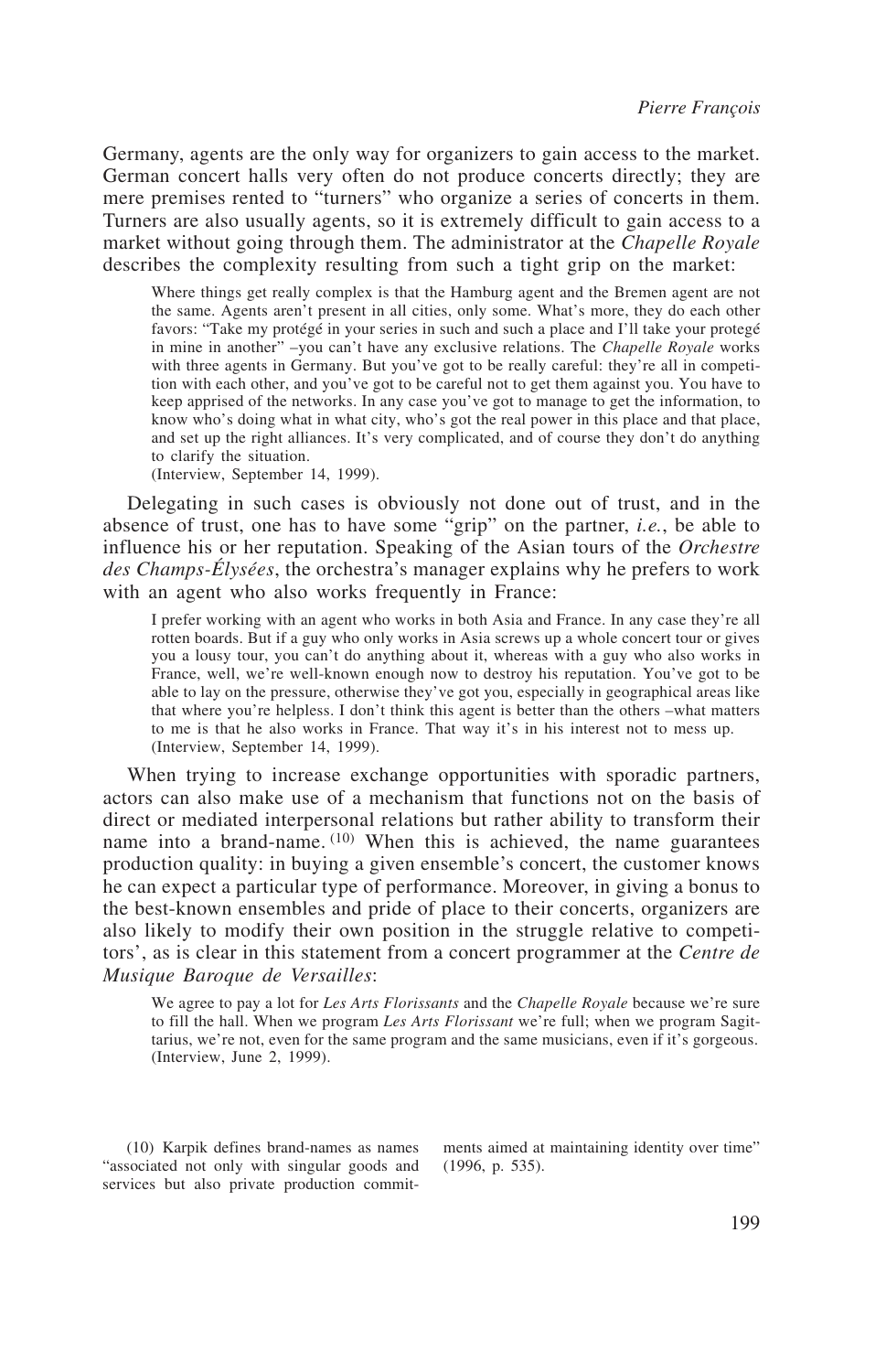### *Revue française de sociologie*

When an ensemble's name has become a brand-name, both its own position and that of the concert programmer improve considerably. But how to become a brand-name? How does a proper name acquire so much power that potential buyers place complete trust in it? The effectiveness of the brand has first and foremost to do with the reputation attaching to the name, this in turn due to previous successes that market actors have become aware of and consider proof of particular qualities. The former manager of *Les Arts Florissants* explains how a particularly demanding year was decisive for the ensemble's reputation. The investments it agreed to make that year and the successes it achieved enabled it to "change categories"; that is, they made the ensemble significantly less substitutable:

That same year I put up a million francs [150,000€] for *Médée* and a million francs for *Orlando* because the programmers couldn't pay the total. I reduced their costs by putting up those sums –massive at our scale. The first semester of '93, we had the revival of *Les Indes Galantes* at the *Opéra-Comique* (which got a lot of attention in fact), the new production of *Médée* at Caen, Strasbourg, and the *Opéra-Comique*, and Händel's *Orlando* at Aix –six months of opera for *Les Arts Florissants*– we really changed categories. From that time on, we were in another circuit. It clearly helped renew the sponsorship contract with Péchiney [major aluminum producing company] and with Caen and Lower Normandy. It made the ensemble adult. That type of situation is what's made it possible to work regularly with the *Opéra de Paris*; when people see you've got broad enough shoulders to take on that kind of program and see it through without a hitch, without any surprises and to the general satisfaction of all, then they want to invite you more than the others.

(Interview, July 6, 1999).

An ensemble's reputation can also benefit from invitations from particularly prestigious organizers. Other buyers trust the organizer's judgment –and benefit from it by inviting an ensemble whose excellent level has been proven by the fact that it has been invited to play in prestigious houses. The manager of the *Ensemble Baroque de Limoges* describes this mirroring game, in which deficits become investments:

We go to Salzburg in January for the Mozart festival  $-it$ 's a program we play only once but it's for the Mozart festival, the biggest in Europe that we're invited to, a gift from heaven. The production costs 350,000 francs  $[53,000 \in ]$  but we don't sell it for 350 –from a financial point of view it's a disaster, it's going to cost us 100,000 francs. But it's very important for us. Afterwards, I'll be able to sell the Salzburg thing absolutely everywhere. People are dumbstruck, the image radiates. We could almost put it in our promotion and public relations budget. Everybody gets wind of it, we've got much better chances of being asked by other places, it reassures and impresses other distributors. People shouldn't think all distributors are fully informed musicologists. They're like everyone else –they look at the ratings in *Télérama*, they don't know anything. (Interview, September 30, 1999).

The resources mobilized by early music market actors in their indirect struggle against competitors vary considerably depending on whether the aim is to improve exchange opportunities with regular or sporadic partners. With regular partners, competition mainly involves recourse to direct interpersonal relations between supplier and demander; these work to exclude competitors from exchange opportunities around comparable productions and ensure the quality of ensembles, the hypothesis being that the quality will also be felt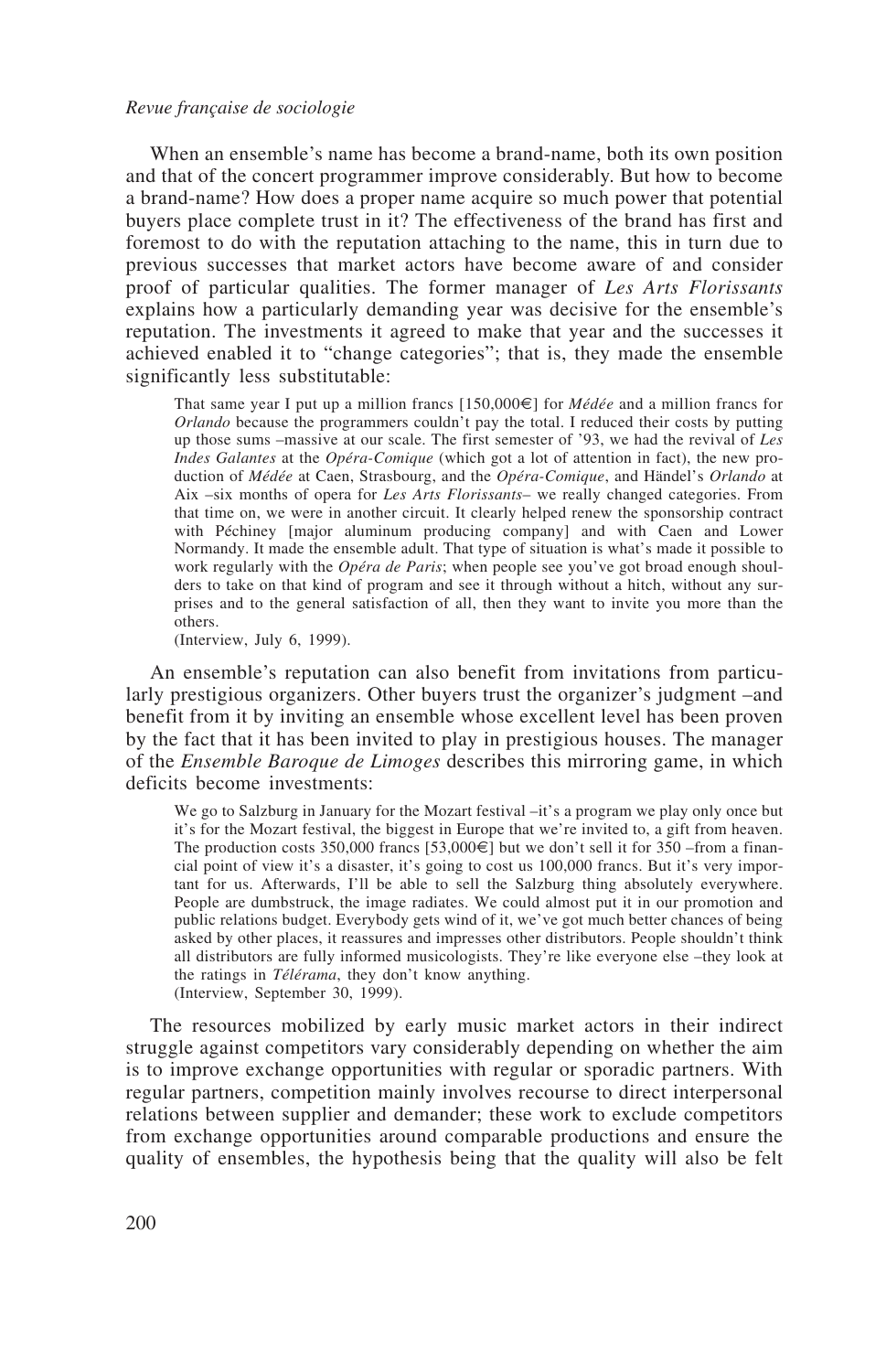in the new concerts. With sporadic partners, competition involves using intermediaries or the influence that agents attribute to brand-names.

If we now return to the co-production relation, we see it only gets established with certain organizers; *i.e.*, regular partners. Renewal of relations and confidence between such partners can lead to genuine commodity co-production. In contrast, partners mobilized sporadically take the commodity as a fixed package and intervene very little in defining it. If, following F. Weber (2000), Testart (2001), and Chantelat (2002), we accept the idea that what makes market relations specific is that in ideal-typical form they presuppose the impersonality of ties between supplier and demander, then the distance between that ideal-type and the relations obtaining between regular partners on the early music market is very great. In our case, we are much closer to what Gadrey and Bandt (1994) call a service relation, and in any case *far* from a purely market relation. On the other hand, there is a much shorter distance between the ideal-typical market relation and relations between one-time or sporadic partners on the early music market. Given that commodity characteristics have been fixed before negotiations, we can imagine at this stage that those transactions are both sporadic and impersonal.

Before turning to how concert prices are defined, however, another question should be raised: Can sporadic partners become regular ones? The answer appears at first sight obvious: to become regular partners, clearly at one point an ensemble and an organizer had to make a contract agreement. The fact is that relations thought of at the start as sporadic partnerships based on opportunistic engagements ("one-shot deals" or "what's left in the tour", as market actors put it) have given rise to a partnership that is being renewed over time. Regular relations are in fact much more than exchange relations: they are work relations, the work in question being co-production, and even during the first instance of collaboration, relations between ensemble and organizer are of a quite different nature than those established with sporadic partners. Discussions are long, recurrent; visits quickly take a friendly tone, quite different from the rapid interactions of sporadic exchanges, which are much more impersonal, strictly concentrated on the purchase or sale of a precise concert and not at all on shared projects. It can happen, of course, that while at least one of the parties anticipates or hopes upon first collaboration that the relation will be renewed several times, it actually has no future: the first try fails, the will to work together is missing, the head of one of the institutions changes, or something similar. But only very seldom do exchanges thought of at the start as sporadic get transformed into stable partnerships. It happens that an organizer approached during a tour in the hopes of being able to give an extra concert is turned to again four years later, but the nature of relations that develop between such partners does not change. Competition logic is at work instead of co-production or personal relations, and that logic is always marked by the effects of reputation and intermediary's intervention (though it may be reinforced by distant memory of past collaboration), and characterized by impersonal exchanges that do not modify concert characteristics.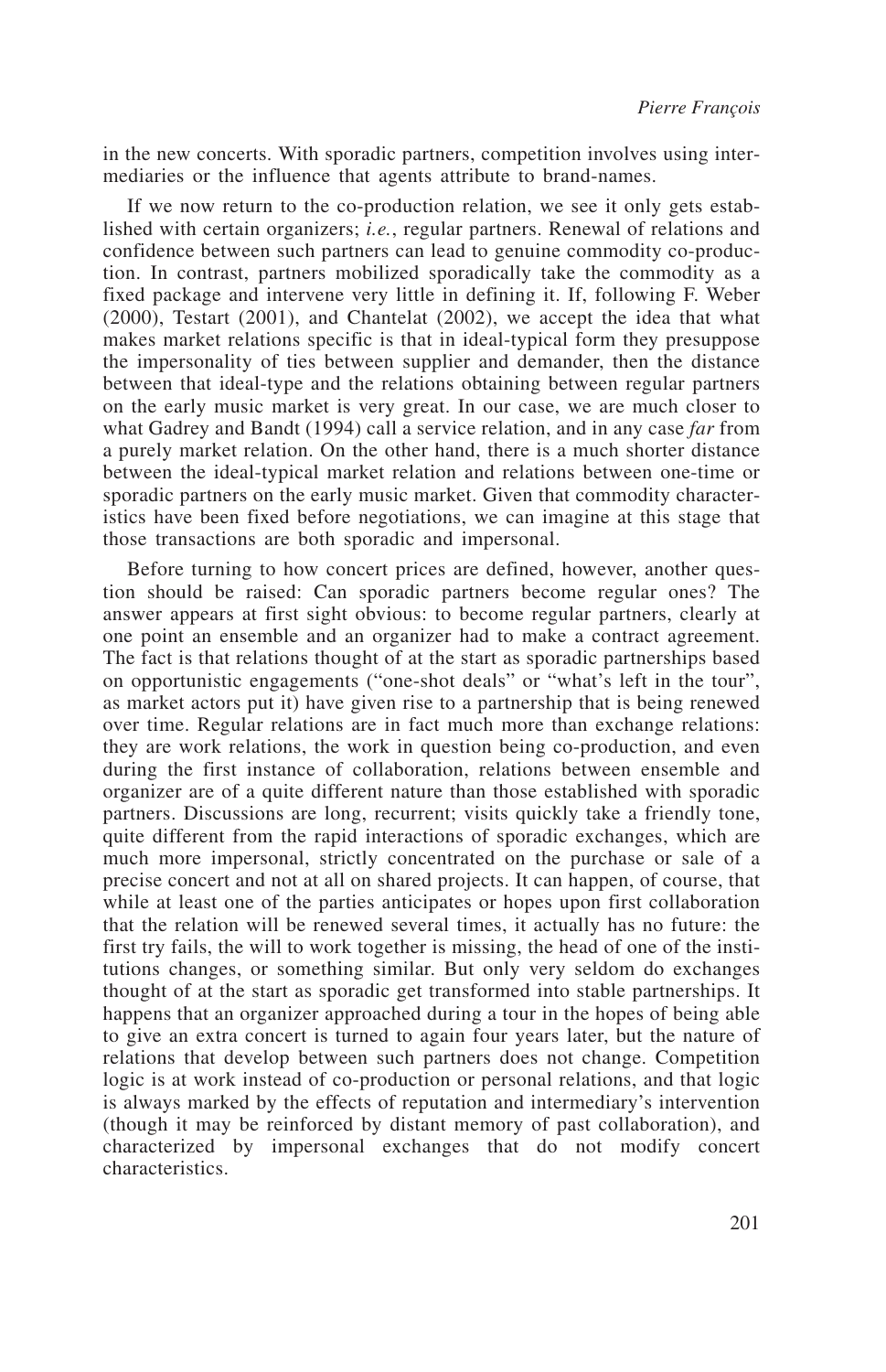## **Concert price formation**

The answer as to whether competition around price takes the same forms as competition around non-price product characteristics is clearly no. As we have seen, competition with regard to non-price characteristics takes different forms by whether the point is to increase exchange opportunities with sporadic or regular partners. When price is the incentive and issue of competition, competition takes the same forms for *all* types of partners and involves massive investment in relations between seller and buyer contemplating an exchange. The price of early music concerts is determined first and foremost in bilateral relations. This is shown by the very strong price variation from one organizer to another for the same programs, as suggested in the following statement by the manager of the *Ensemble Baroque de Limoges*:

Say we put on a production with eight chamber music concerts, we're going to sell it for around  $40,000$  francs  $(6,000)$ . Then I've got a festival in some tiny town that calls to tell me they've only got 30,000 francs and won't be able to put up any more. "We'll do it", Christophe says to me, "they're nice." So we sell it for 30 and we reinject –we pay the musicians the same price. These are structural and artistic choices. I can sell a chamber music program to the big Whatsit festival for 50,000 francs, and at the end of the tour, between two dates, I sell it for 25,000 to a nice little festival that doesn't have the means to pay but where we want to play.

(Interview, September 30, 1999).

The incentive in competitors' struggle for exchange opportunities with regard to commodity price is clear: the resources used here are primarily financial, and for some concerts, organizers and ensembles choose not to recover their expenses. The deficit they accept is for them a means of realizing an exchange that would not take place without that effort. Price variation from one transaction to the next also points to the fact that price is fixed exclusively through negotiation between buyer and seller, a negotiation that involves partners' relative desire to work with each other while depending, of course, on power relations within the exchange, themselves closely linked to parties' relative reputations. The concert programmer for the *Centre de Musique Baroque de Versailles* explains:

When you want to ask for Gustav Leonhardt –"Monsieur Leonhardt, would you do us the honor of coming to direct *Saint John* with the choir?"– you're not going to discuss his fee much, it's a delicate point. In general they don't have an agent, so you call the secretary's office and even if you start to cry you're not going to get much. "Listen, the answer's no. Good-bye", they say.

(Interview, June 2, 1999).

Negotiation outcome depends on more than a desire to trade and the relative reputations of suppliers and demanders; it is also determined by what actors call "the market price", This price actors must submit to, as one manager explains in no uncertain terms:

We have to go along with the market. It's not because Bach's cantatas cost me 450,000 francs (70,000 $\in$ ) every time he lifts his baton that I'm going to be able to sell them for 450. There's a market price and we're all aligned on it. (Interview, September 30, 1999).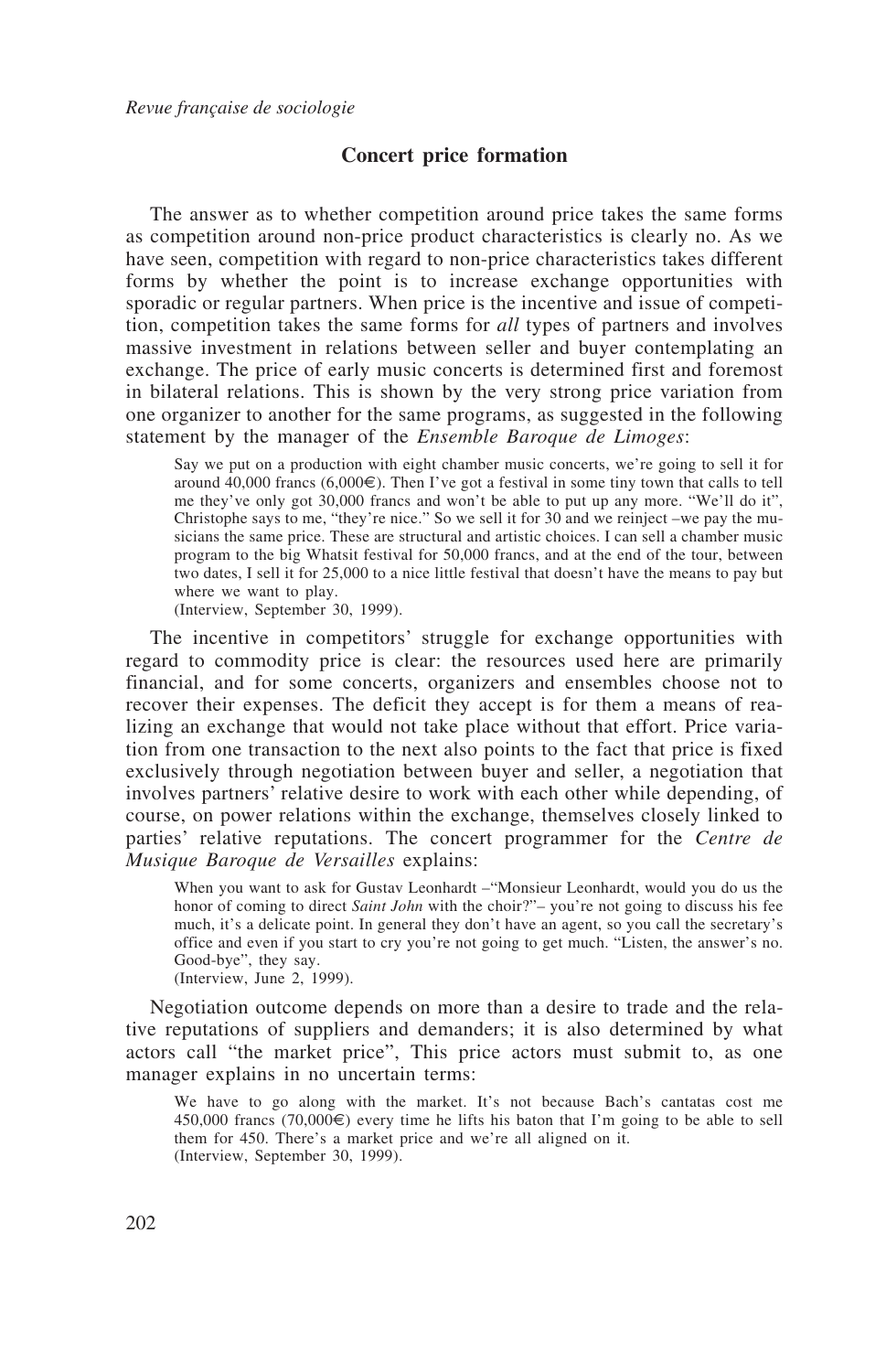The notion of "market price" is nonetheless problematic. If we accept that prices are fixed on the market in purely bilateral fashion, how can there be a market price? And if the commodities exchanged are singular, how can one know from one production to the next if the price is right or not? Let us begin by defining very clearly what is meant by "market price". If it were absolutely imperative that actors follow it, then the wide variations found and mentioned above would not exist. Because those variations are observable, "market price" should be thought of as a sort of focal point that actors can choose to move away from according to their financial leeway and the intensity of their desire to exchange with the other party. How then are we to understand the fact that exchange partners have a "referent" when there is no formal mechanism intervening to standardize prices and productions vary qualitatively to a significant degree? "Market price" is assessed by the different parties' knowledge of their partners' expense structures, as explained clearly in the following comment from a festival director:

At the beginning, it's true, I didn't really know. They'd put out a figure –how was I supposed to I know if it was high? Now I know how things break down. And when you ask the question, people are in a spot: "Yes, well, you know, that's the maximum figure, we can negotiate", etc. For example, René Jacobs tells me, "We can do *The Creation*, I'm doing it at Montreux, we can maybe pick it up for Ambronay." Actually, it's his wife who gives me a figure –she's the one who manages his affairs. I say I don't agree with that figure: "Who do you have for soloists? You better have big international soloists at that price." He tells me the soloists. Most of them were in the academy last year, the others are also young but I don't know them. I know the RIAS choir of Berlin, I know how much you can handle them for. If I call the RIAS manager and ask him the price of a concert he's going to tell me it costs 40,000, maybe 45. I've got an idea of what the orchestra's worth, I've got a bit of an idea what you give those soloists because I had them working for me the year before. Even if you add a generous fee for the conductor, I get a different total from what they're citing me.

(Interview, December 15, 1999).

Finding the "right price" thus involves a learning process ("At the beginning… I didn't really know"), cost analysis ("Now I know how things break down") and keeping an eye on the market ("I've got a bit of an idea"). What does surveillance consist of? It may involve observing what programs partners plan, which allows for assessing at least roughly the financial balances involved, as explained by the manager of the *Orchestre des Champs*-*Élysées*:

If you do your job right, you keep an eye on who buys what. After a bit, you know everybody's prices. You discuss them on the phone with producers, things like that. You conclude that this or that concert hall can pay so much, this guy's expensive, that one isn't. I watch *Arts Flo*'s tours, for example, and I can tell where there's money. It's easy. Someone who programs a regional orchestra doesn't have any. On the other hand, everyone knows that English orchestras are unaffordable, so a guy who invites an English orchestra's got the cash for it.

(Interview, September 14, 1999).

Information diffusion can also be extremely informal. Information is constantly circulating among distributors, among ensembles, and between distributors and ensembles. Programmers and managers are continually taking market pulse by talking with colleagues and the musicians they employ:

You've got means of comparison, really. You know you're not going to get Christie with 18 singers for 100,000 francs (15,000€). I know how much he gets elsewhere –by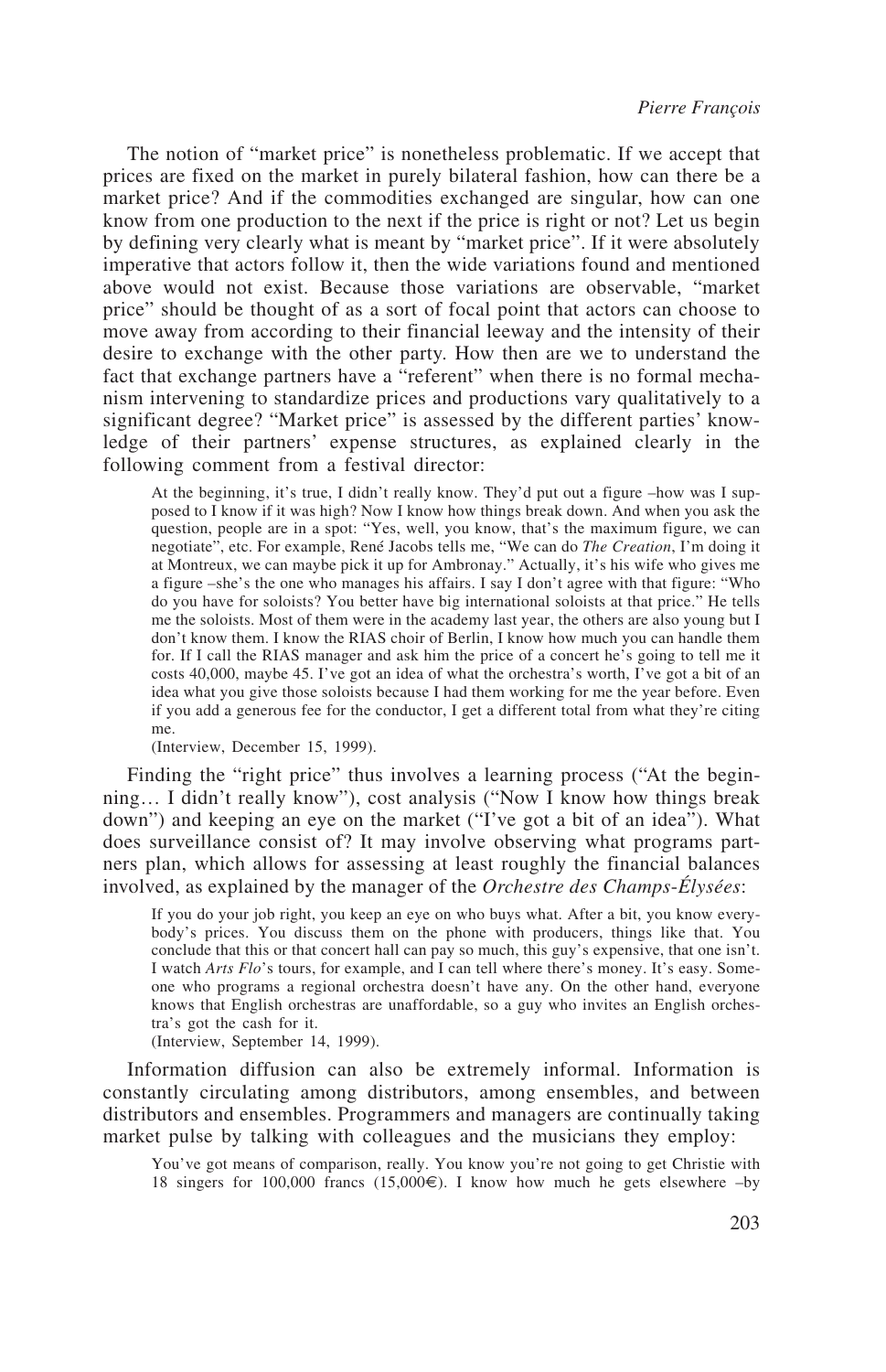contacts, the network. Sunday with Niquet we've got Michel Chapuis at the organ. He's going to be giving the same program at Toulouse in September. O. calls to ask me, "What're you giving Chapuis? I'll give him the same." There's a market, concert organizers are in contact with each other, not exhaustively of course, not constantly, but we can exchange info with the people from Saintes or Beaune, for example. The artists themselves are also information relays. Three weeks ago we did a thing around Racine with M. at La Ferté-Milon, M. conducting. P. knew about the budget and he tells me, "M. is really expensive on this thing. I used to do it with 10 singers for 30,000 francs." That way, evaluations get back to you.

(Interview, June 16, 1999).

Information circulation thus involves informal, systematic interactions where actors are constantly on the lookout for information or signals that will enable them to assess their position and that of their partner. In other words, network interactions are what ensure circulation of price-related information. This relative transparence is the very principle of a mirroring dynamic: seller knows buyer's economic situation, knows that buyer knows his, and both know the other knows. Under these conditions, "market price" can be established without any formal standardizing arrangement, and though it doesn't present itself to actors as a kind of heaven-sent datum, it can nonetheless at least implicitly function as a discussion-framing referent.

Competition does not follow the same rules here as when non-price characteristics are at stake: the first resource –financial leeway– is decisive, whether the exchange is between regular or sporadic partners. To get partner's attention by playing on price alone, parties play with the financial leeway they have from subsidies or surpluses from other productions; this allows them to lower their price and thereby push out competitors. When exchange is between regular partners engaged in a co-production relation, however, this type of struggle combines with a second: through negotiations on commodity components, organizers are also likely modify the price of the production they're buying. Nonetheless, this difference does not change the fact that competition around price and competition around other-than-price obey different mechanisms.

Two questions come to the fore in response to the heterogeneity observed in price/not-price competition: What explains the difference? How do the two types of competition characteristics combine? To understand the difference between these two competition types, it is necessary to see what is specific about price within the set of dimensions that define the commodity. If we agree that since the market is the foundation for voluntary exchange relations, agreement between partners is necessary, we see that price is the only dimension on which actors *must* reach consensus for the exchange to be able to take place. If we then try to specify the ideal-typical market relation, we note a third criterion –in addition to the two noted by Chantelat (2000); namely, impersonality plus instantaneity and discontinuity: in an ideal-typical market relation, the only dimension that *has to* be agreed on is price. That criterion, it should be underlined, is once again an ideal-typical one, and defines a borderline situation: in many exchanges, other dimensions also require partner agreement; *e.g.* in exchanges between regular partners, where, as we know, the whole set of commodity dimensions are open to negotiation and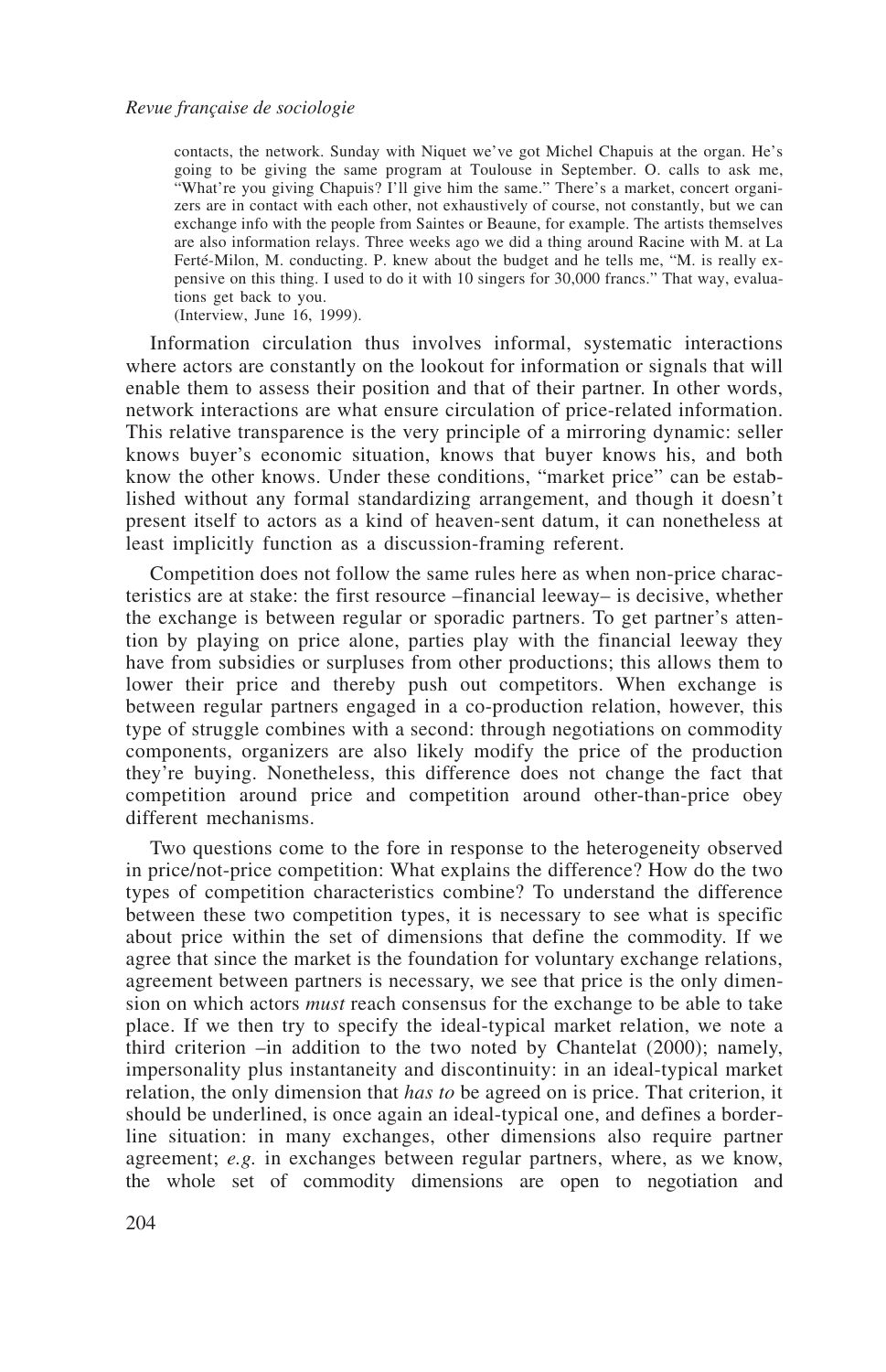presuppose partner agreement. Once again, reality is often far removed from the ideal-type. When the exchange is between sporadic partners, however, concert organizers get a fixed package. Both buyer and seller assess commodity quality, obviously, but their assessments may be dissonant: one may think a given singer is mediocre while the other things that he is satisfactory; the exchange can still occur if the party making the harsher judgment decides not to make a decisive issue of it. In other words, parties do not have to reach identical assessments of commodity quality for the exchange to take place. Such agreement can of course be reached when seller and buyer look into the identity of a soloist or how a work that is unknown to them is going to be performed, when they discuss the merits of a piece of music, etc., in order to formulate their judgments. But exchange parties can also decide to commit without all product characteristics being put up for discussion, without there being points of explicit agreement between them. At the extreme, the transaction can be disconnected from all evaluation of concert's singular characteristics: a distributor either buys or doesn't, maybe to fill a hole in a tour, and the only specific dimension requiring agreement is price.

Lastly, how do the two types of competition combine? The answer is, differently by whether the exchange is between regular or sporadic partners. In the first case, actors reserve the right to modify price by modifying intrinsic commodity characteristics: because all commodity dimensions are open to negotiation, finding the right price involves playing on non-price characteristics. When the exchange is between sporadic partners, pricequality fit follows a considerably different type of logic. There the two dimensions are not at all independent: when an organizer agrees to pay a high price for an ensemble because it has a name, he is paying for a component of ensemble "quality". But in this case, parties do not reserve the right to negotiate on intrinsic commodity characteristics in the aim of lowering commodity price. These characteristics have been fixed by early negotiations between regular partners, and it is in the framework instituted by those negotiations that price can then be negotiated between sporadic ones.

> \* \* \*

In accounting for the way the early music concert market functions, I have gradually been led to formulate hypotheses that I will now recapitulate. I first suggested that to understand the way exchange is organized on a real market we need to begin with exchange commodity specificities. I proposed to characterize early music concerts as prototypes, forging an ideal-type that combines criteria pertaining to commodity characteristics (variation over the entire set of commodity dimensions; instability of evaluation criteria for each dimension; singularity of combinations of characteristics) and criteria pertaining to characteristics definition (specific order of the productionexchange sequence, since exchange precedes production; customer's involvement in commodity feature definition; co-production). Using these different criteria, it became clear that the early music concert market can be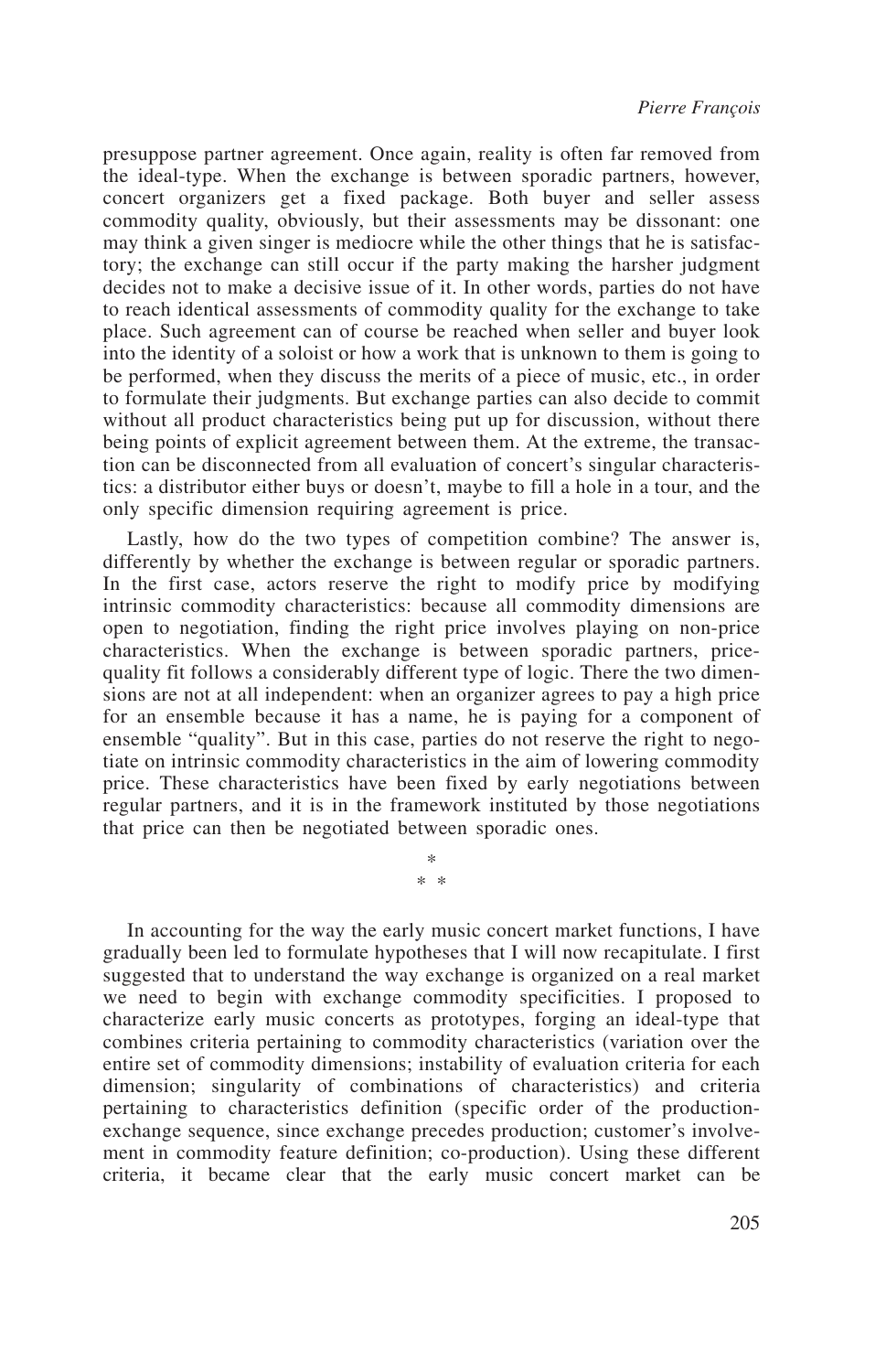apprehended *to varying degrees,* as a prototype market. Early music concerts are thus commodities of uncertain quality, the marketing of which is not at all "given": How do actors interacting on this market manage to exchange prototypes whose characteristics vary so widely from one production to the next?

To answer this question I applied views of competition and exchange to this particular market. These are covered by Max Weber's definition: "A market may be said to exist wherever there is competition, even if only unilateral, for opportunities of exchange." (Weber 1968, p. 635). Applying Swedberg's elaboration of this definition (1998) leads to the hypothesis that a market can be broken down into two interaction games. The first puts the set of buyers into competition with the set of sellers; this allows for selecting one from each category who can then proceed to exchange. The second pertains to the exchange that develops between a particular seller and a particular buyer. To illustrate this analytic definition, Swedberg proposes the following diagram:

*Social structure of the market according to Weber (see Swedberg)*



I then studied competition by combining two perspectives, one functionalist, in which competition is viewed as a particular way of managing information; the other formal, inspired by Simmel and Weber, where market competition is analyzed as a particular form of the conflict in which two actors are indirectly struggling to obtain exchange opportunities. These two dimensions interact without its being possible to make them overlap perfectly: while the struggle cannot be reduced to the single dimension of information management (as we saw in our case of early music concerts, it has quite different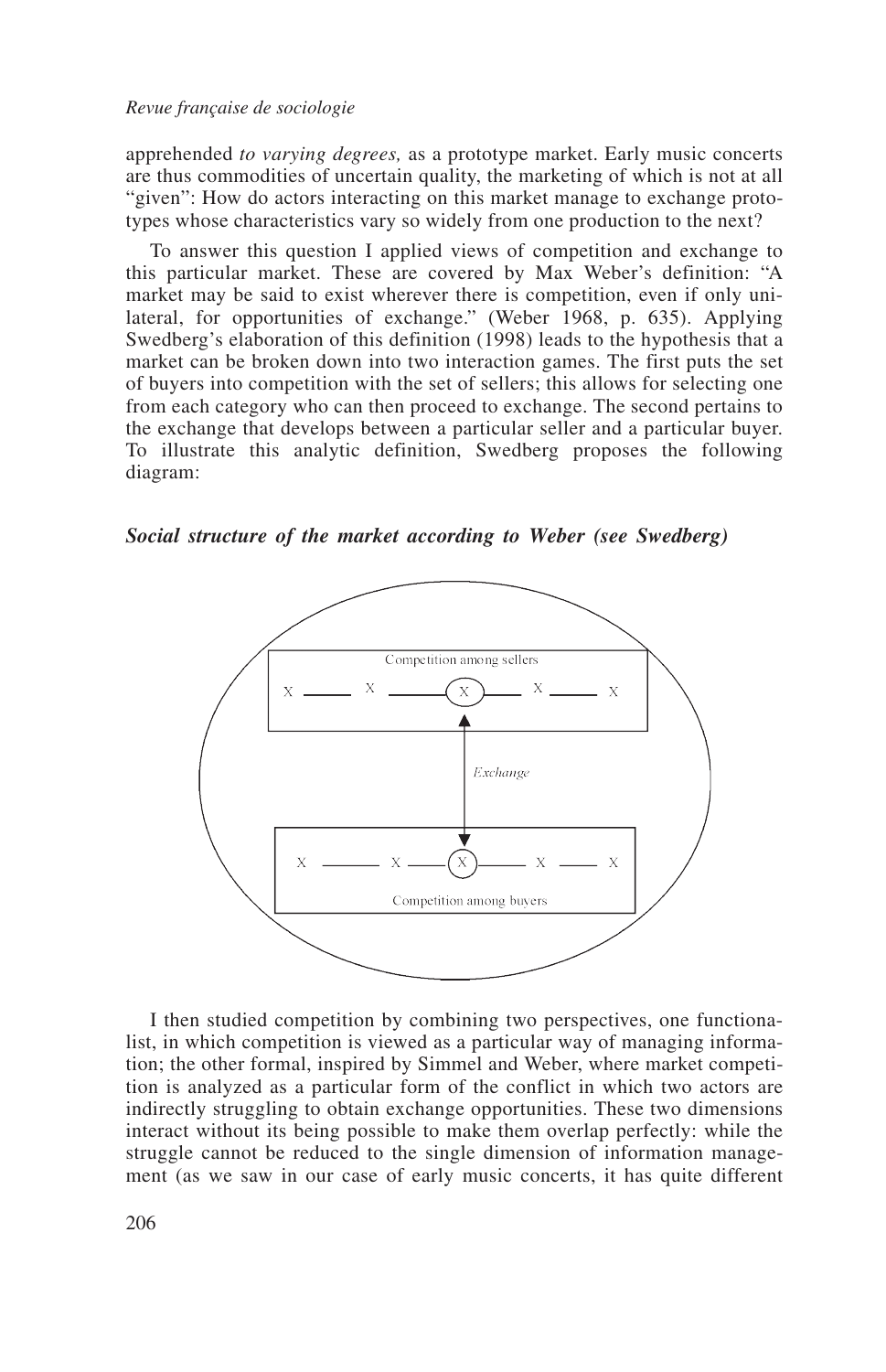sources), strategic use of information –about one's own commodity and about the others'– is one way of fueling it. Moreover, the information function in competition clearly has implications for the shape the struggle may take: in the case of prototype markets, for example, intervention by intermediaries distorts it if, as happens with agents, trust is lacking and the intermediary, assumed to be an ally, becomes an adversary. The study of types of competition operative on this prototype market suggests two conclusions: first, price competition and non-price competition do not follow the same type of logic; second, competition form varies by product's more or less prototypical character, namely by degree that commodity is fixed before the transaction. When commodity is fixed during transaction –*i.e.*, when the prototypicalness of commodity exchanged is very strong– actors' main resource in the struggle against competitors is to stabilize partnerships. Here we find a classic form of competition as identified by Simmel; it involves intensifying the tie with the actor one is seeking to win over, and consequently diminishing competitors' exchange opportunities: "Given that the target of competition for parties within society is generally to have at one's disposal one or many third persons, competition requires the parties to get very close to that third person… [competition] requires the competitor, who sees he has a rival –and who would often otherwise not be a competitor- to move forward and get closer to the person he is trying to win over, to establish ties with him, study his strengths and weaknesses and adapt to them, look for whatever bridges could link his own person and work to the others, or create such bridges." (Simmel, 1999, p. 301). Price competition in this case is partially mixed in with competition around non-price features. More exactly, the two areas of competition are directly linked: through modifying commodity features, exchange partners can change commodity price. But when the prototypical character of the commodity is less pronounced and features have been fixed upstream of the transaction, the sources of competition are considerably different, based now on logic that brings into play market intermediaries, or ensembles or organizers as brand-names. In this case, price competition involves actors' making use of whatever they have in the way of financial leeway.

Still, competition is only one type of interaction operative on a market. Suppliers and demanders compete to have exchange opportunities because the *real* exchange that emerges from competition between them cannot be taken for granted. The second interaction structure, then, *i.e.*, the exchange relation between supplier and demander, must be analyzed in turn. It is helpful in studying the forms this relation can take to relate the concrete or historical forms realized to the ideal-typical market relation, which I have sought to characterize following F. Weber (2000), Testart (2001) and Chantelat (2002). To the typical criteria proposed by these authors, namely, the relation's impersonality and its instantaneity and discontinuity, I suggested adding another typical trait, deriving from the idea that the *market* relation presupposes reaching agreement: in an *ideal-typical* market relation, the only commodity dimension on which agreement must be reached is price. These criteria, which define *borderline* situations, make it possible to bring to light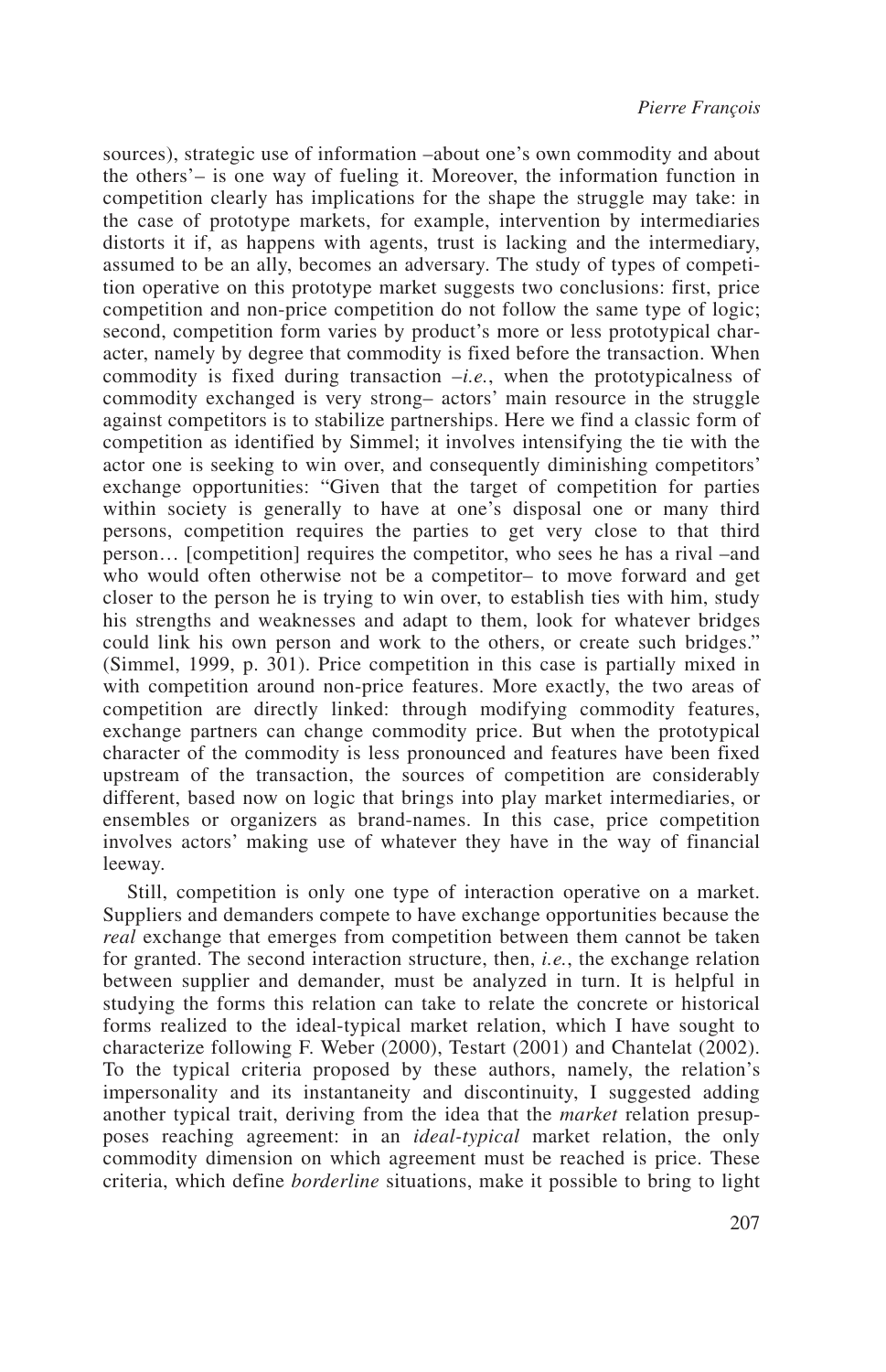#### *Revue française de sociologie*

and explain a particular feature of this prototype market. When exchange is between regular partners, it is quite far from ideal-typical market exchange as just defined; in this case agreement must be reached on all commodity dimensions, which are in fact co-defined in the course of the exchange. Between sporadic partners, however, while concert features may be discussed, tested, assessed, they cannot be modified because they have already been fixed beforehand during negotiations between regular partners. In some instances, no commodity dimension is called into question or explicitly made the focus of agreement, but there is one that partners must agree on: price. In other words, even for commodities as singular as early music concerts, exchange of which is strongly marked by uncertainty, some exchanges can rest on minimal negotiation that bears on price alone. For price to be the only issue, however, two conditions must obtain. The first concerns constraint: since commodity characteristics are fixed upstream of the exchange by co-producing, recurrent partners, discussions between sporadic partners have necessarily weaker implications. In some cases, discussion of features to be determined beforehand can be extremely limited, and this is where the second condition comes into play: in order for actors to be able to exchange commodities as singular as early music concerts without discussing non-price features, there have to be arrangements that allow them to acquire guarantees on commodity quality. There are two such arrangements on the early music concert market: market intermediaries, whose action is viewed with ambivalence though they may be mobilized by exchange partners to facilitate transactions by functioning as guarantors of givens, and brand-names, which, when stabilized, work to limit discussion of commodity quality. The sequential order of transactions then combines with the competition process to allow for simplified negotiations between exchange partners.

# **Pierre FRANÇOIS**

*Centre de Sociologie des Organisations – CNRS 19, rue Amélie – 75007 Paris*

*p.francois@cso.cnrs.fr*

*Translation: Amy Jacobs*

*Previously published: RFS, 2004, 45, 3*

#### **REFERENCES**

**Bandt J. de, Gadrey J.** (éds.), 1994. – *Relations de service, marchés de services*, Paris, CNRS Éditions.

- **Boltanski L., Chiappello E.**, 1999. *Le nouvel esprit du capitalisme*, Paris, Gallimard.
- **Boyer R., Durand J.-P.**, 1998. *L'après-fordisme*, Paris, Syros.

**Callon M., Meadel C., Rabeharisoa V.**, 2000. – "L'économie des qualités", *Politix*, *13*, 52, pp. 211- 239.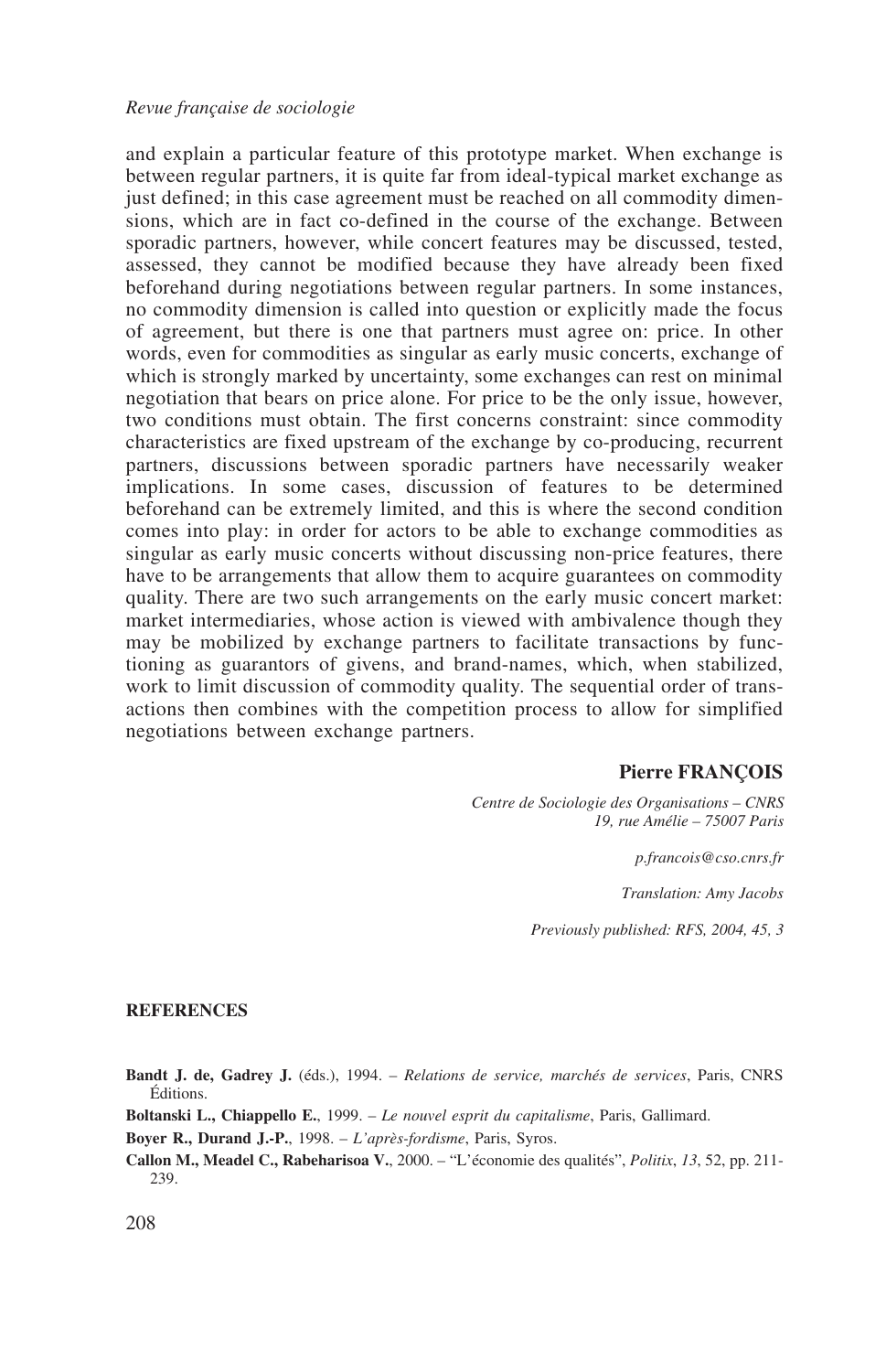- **Chantelat P.**, 2002. "La nouvelle sociologie économique et le lien marchand: des relations personnelles à l'impersonnalité des relations", *Revue Française de Sociologie*, *43*, 3, pp. 521-556.
- **Cochoy F.**, 2002. *Une sociologie du packaging, ou l'âne de Buridan face au marché*, Paris, Presses Universitaires de France.
- **Cochoy F., Dubuisson-Quellier S.**, 2000. "Introduction. Les professionnels du marché: vers une sociologie du travail marchand", *Sociologie du Travail*, *42*, 3, pp. 359-369
- **Dumez H., Jeunemaître A.**, 1998. "The Unlikely Encounter between Economics and a Market: the Case of the Cement Industry" in **M. Callon** (ed.), *The Laws of the Markets*, Oxford, Basic Blackwell.
- **Eccles R. C.**, 1981. "The Quasi-firm in the Construction Industry", *Journal of Economic Behavior*, 2, pp. 335-357.
- **Eymard-Duvernay F.**, 1989. "Conventions de qualité et formes de coordination", *Revue Économique*, 2, pp. 329-359.
- **Faulkner R. R., Anderson A.**, 1987. "Short-term Projects and Emergent Careers: Evidence from Hollywood", *American Journal of Sociology*, *92*, 4, pp. 879-909.
- **François, P.**, 2000. *Le renouveau de la musique ancienne. Dynamique socioéconomique d'une innovation esthétique*, Paris, thèse de l'EHESS.
- 2002. "Production, convention et pouvoir: la construction du son des orchestres de musique ancienne", *Sociologie du Travail*, *44*, 1, pp. 3-19.
- 2003. "Définition de nouvelles normes d'emploi et organisation par projets: le cas de la musique ancienne" in *Contraintes, normes et compétences au travail. Négociation des nouvelles normes de travail et d'emploi. IXe journées de sociologie du travail*, Paris, Centre Pierre Naville, Travail et Mobilité, pp. 63-71.
- **Gadrey J., Bandt J. de**, 1994. "De l'économie des services à l'économie des relations de service" in **J. de Bandt, J. Gadrey** (éds.), *Relations de services, marchés de services*, Paris, CNRS Éditions.
- **Garcia M.-F.**, 1986. "La construction sociale d'un marché parfait: le marché au cadran de Fontaines-en-Sologne", *Actes de la Recherche en Sciences Sociales*, 65, pp. 2-13.
- **Geertz C.**, 1979. "Suq: the Bazaar Economy in Sefrou" in **C. Geertz, H. Geertz, L. Rosen** (eds.), *Meaning and Order in Moroccan Society. Three Essays in Cultural Analysis*, Cambridge, Cambridge University Press.
- **Hatchuel A.**, 1993. "Modèles de service et activité industrielle: la place de la prescription" in **J. Gadrey, J. de Bandt** (éds.), *Relations de services, marchés de service*, Paris, CNRS Éditions.
- 1995. "Les marchés à prescripteur" in **A. Jacob, H. Warin** (éds.), *L'inscription sociale du marché*, Paris, L'Harmattan.
- **Hayek F. von**, 1948. "The Meaning of Competition" in **F. von Hayek** (ed.), *Individualism and Economic Order*, Chicago, The University of Chicago Press, pp. 92-106.
- **Hirsch P.**, 1972. "Processing Fads and Fashions: an Organizational Set Analysis of Cultural Industry Systems", *American Journal of Sociology*, *77*, 4, pp. 639-659.
- **Karpik L.**, 1989. "L'économie de la qualité", *Revue Française de Sociologie*, *30*, 2, pp. 187-210.
- 1995. *Les avocats. Entre l'État, le public et le marché. XIIIe XXe siècle*, Paris, Gallimard.
- 1996. "Dispositifs de confiance et engagements crédibles", *Sociologie du Travail*, *38*, 4, pp. 527-551.
- **Lancaster K**., 1975. "Socially Optimal Product Differenciation", *American Economic Review*, 65, pp. 567-585.
- **Lorenz E.**, 1996. "Confiance, contrats et coopération économique", *Sociologie du Travail*, *38*, 4, pp. 487-509.
- **"Les marchés financiers"**, 2000. *Politix*, *13*, 52.
- **Menger P.-M.**, 1991. "Marché du travail artistique et socialisation du risque. Le cas des arts du spectacle", *Revue Française de Sociologie*, *32*, 1, pp. 61-74.
- 2002. *Portrait de l'artiste en travailleur. Métamorphose du capitalisme*, Paris, Le Seuil.